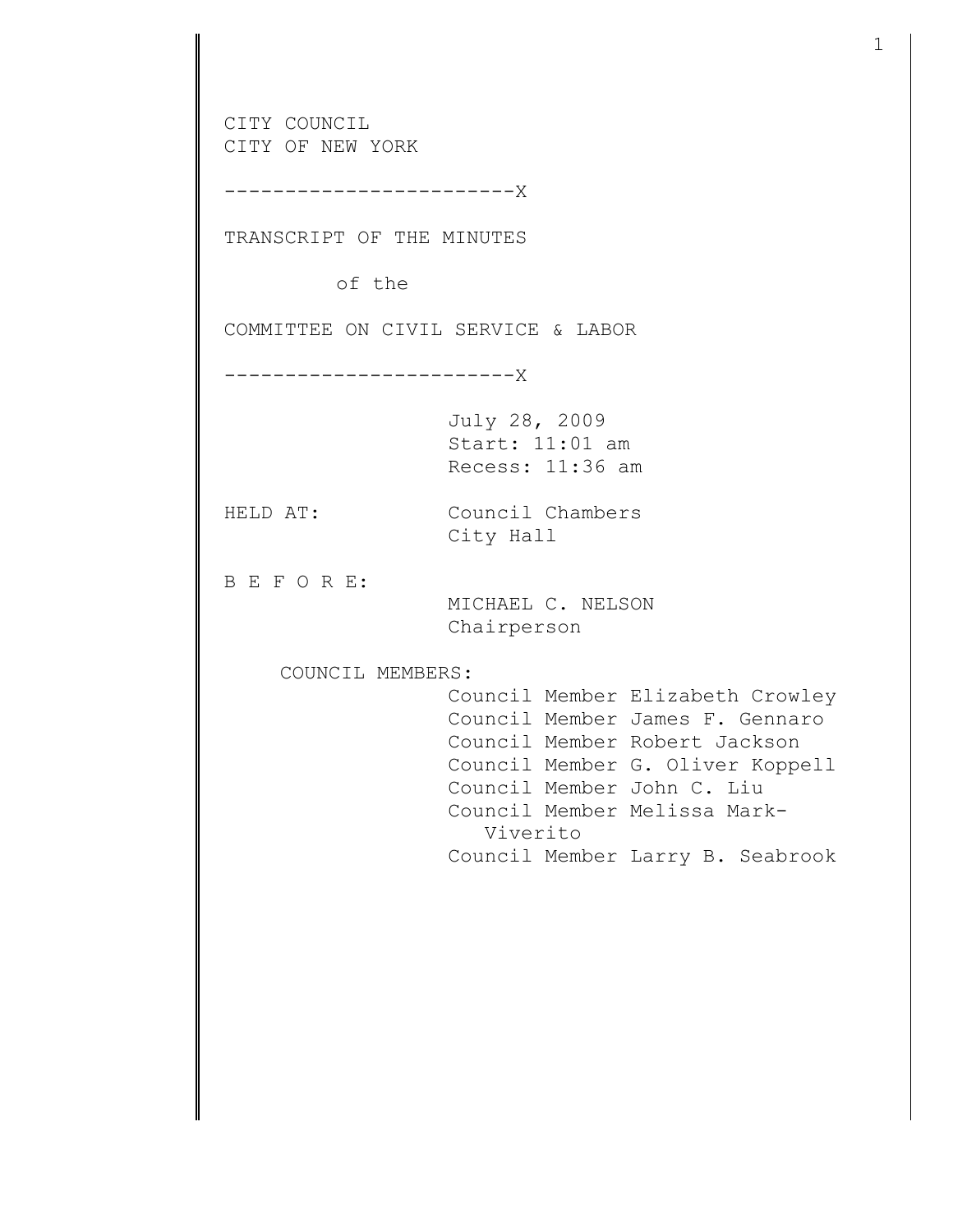## A P P E A R A N C E S [CONTINUED]

Michael C. Nelson Chairperson Committee on Civil Service and Labor

Tracy Udell Committee Counsel Committee on Civil Service and Labor

Letter read into record by Comptroller William C. Thompson, Jr. Comptroller of New York City

G. Oliver Koppell Sponsor of Resolution for Stella D'Oro Workers New York City Council Member

Calvin Williams Secretary Treasurer Local 50

Michael Filippou Shop Steward Representative of Workers Stella D'Oro

Robert Jackson Sponsor of Intro 992-A New York City Council Member

Melissa Mark-Viverito New York City Council Member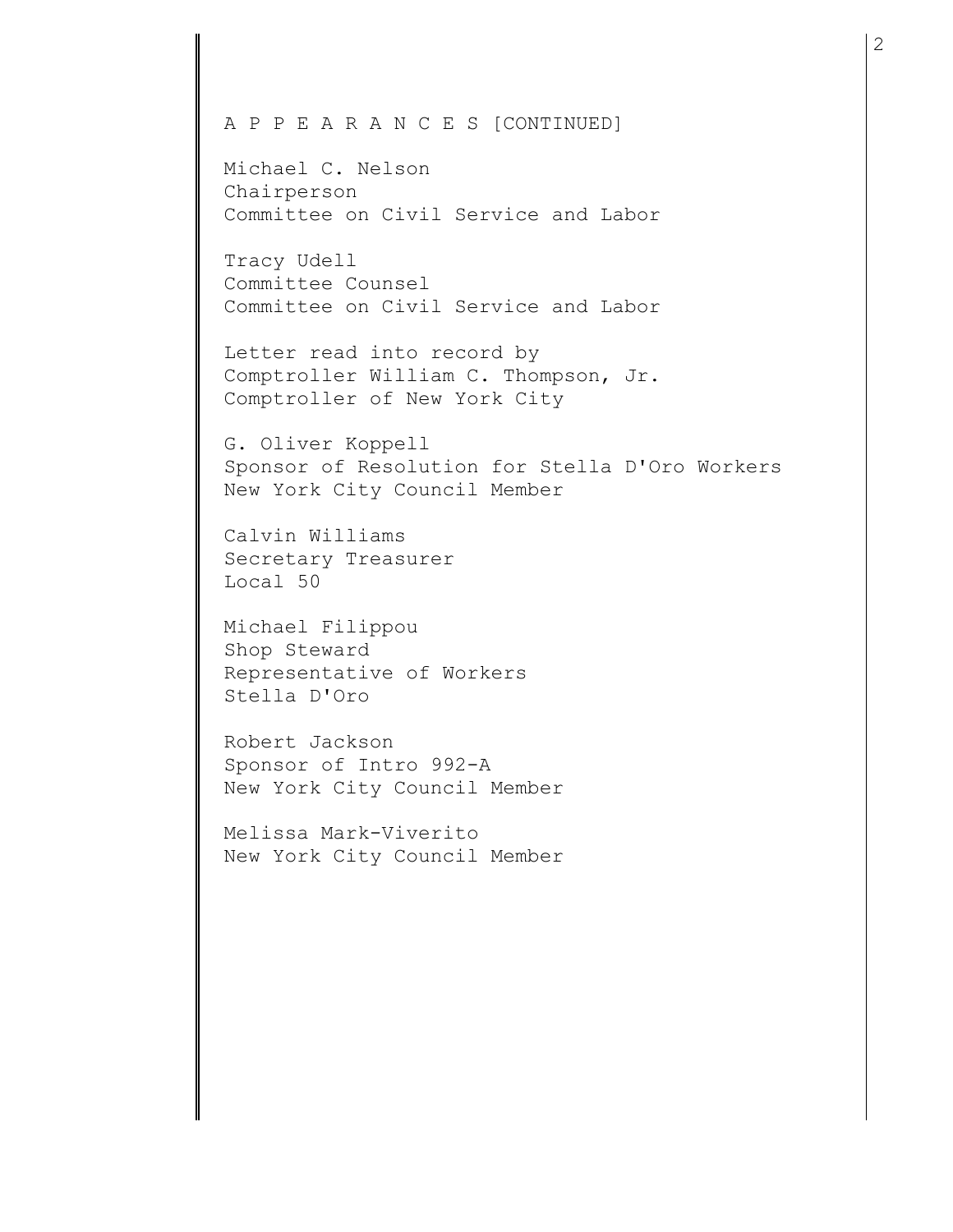| $\mathbf 1$   | 3<br>COMMITTEE ON CIVIL SERVICE & LABOR            |
|---------------|----------------------------------------------------|
| $\mathbf{2}$  | [START 1001]                                       |
| $\mathcal{S}$ | MR. EDDIE RENTO CORIASO: Next                      |
| 4             | Committee meeting is going to be Civil Service &   |
| 5             | Labor. Today's date is July 28, 2009. And it's     |
| 6             | being recorded by Eddie Rento Coriaso.             |
| 7             | [END 1001]                                         |
| $8\,$         | [START 1002]                                       |
| $\mathsf 9$   | CHAIRPERSON NELSON: Okay. Sorry                    |
| 10            | for the delay everybody. There's been a multitude  |
| 11            | of reasons why. Quiet please. I'd like to now      |
| 12            | convene the meeting of Civil Service and Labor.    |
| 13            | [Gavel banging]                                    |
| 14            | CHAIRPERSON NELSON: Good morning.                  |
| 15            | I'm Council Member Mike Nelson, Chair of the       |
| 16            | Committee on Civil Service and Labor. Allow me to  |
| 17            | introduce my colleagues and fellow members of the  |
| 18            | Committee. To my far right is Council Member       |
| 19            | James Gennaro; to my right is Council Member Larry |
| 20            | Seabrook; to my left is Council Member Melissa     |
| 21            | Mark-Viverito, and Oliver Koppell is joining us    |
| 22            | for his legislation as well and the counsel, do    |
| 23            | you have your names?                               |
| 24            | MS. TRACY UDELL: Tracy.                            |
| 25            | CHAIRPERSON NELSON: And Tracy                      |
|               |                                                    |
|               |                                                    |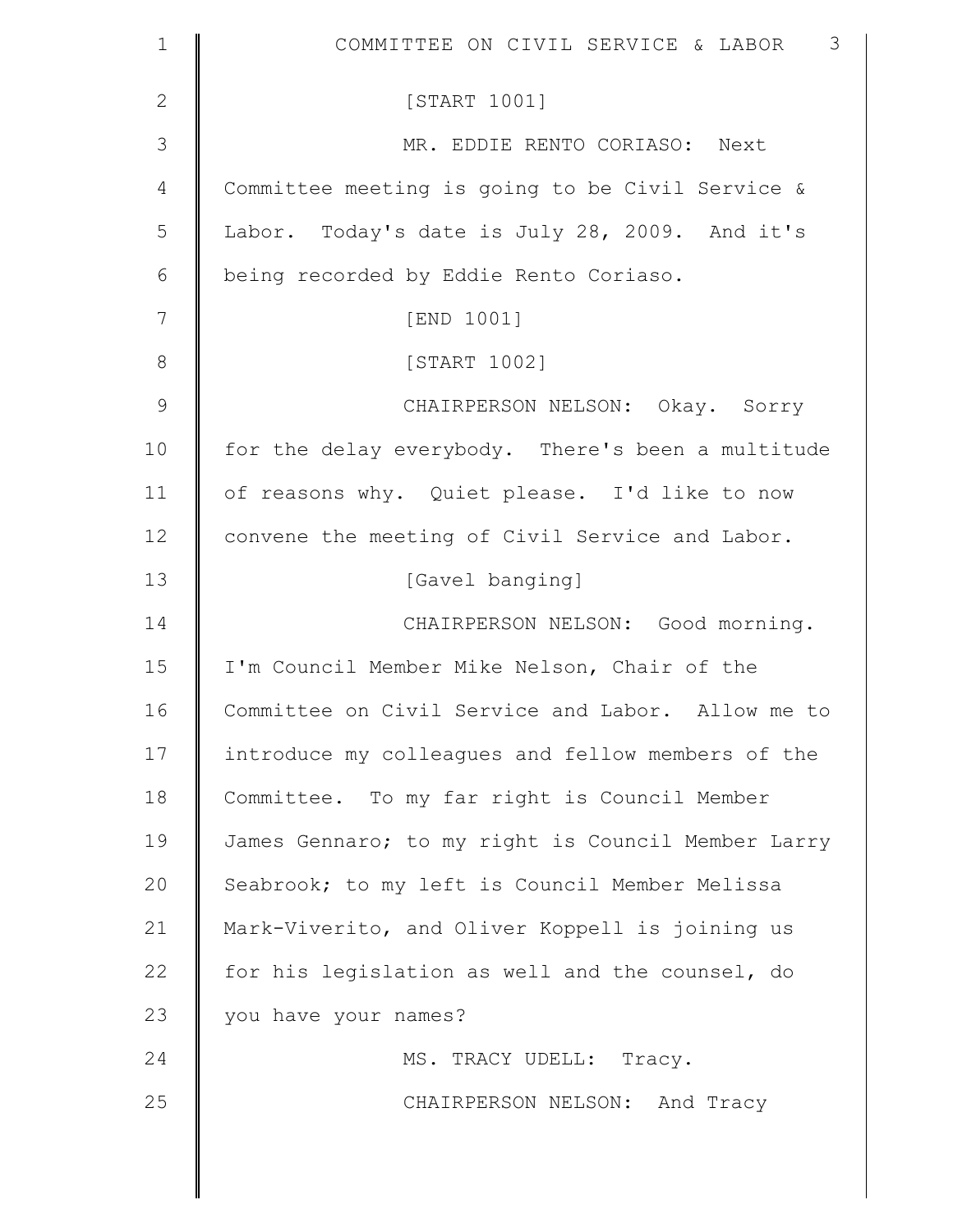| $\mathbf 1$   | 4<br>COMMITTEE ON CIVIL SERVICE & LABOR                  |
|---------------|----------------------------------------------------------|
| $\mathbf{2}$  | Udell, Counsel of the Committee. And--oh, and            |
| 3             | Robert Jackson to the far right, this way, okay.         |
| 4             | To my far left. Today the Committee will vote to         |
| 5             | override Mayor Bloomberg's veto of Introduction          |
| 6             | 992-A, a Local Law to amend the Administrative           |
| 7             | Code of the City of New York in relation to              |
| $\,8\,$       | residency requirements for City employees.               |
| $\mathcal{G}$ | Currently the Administrative Code                        |
| 10            | requires certain City employees to be a resident         |
| 11            | of the City on the date that he or she enters City       |
| 12            | service or establish City residence within 90 days       |
| 13            | of employment and maintain City residence as a           |
| 14            | condition of employment. Failure to establish or         |
| 15            | maintain City residence constitutes grounds for          |
| 16            | dismissal.                                               |
| 17            | The proposed law will allow City                         |
| 18            | employees who have completed two years of City           |
| 19            | service to move outside of the five Boroughs and         |
| 20            | into the six surrounding counties. On June 19th,         |
| 21            | 2009, Introduction 992-A was approved by the             |
| 22            | Council and sent to the Mayor. Subsequently on           |
| 23            | June 29 <sup>th</sup> , 2009 Mayor Bloomberg disapproved |
| 24            | Introduction 992-A.                                      |
| 25            | Additionally the Committee will                          |
|               |                                                          |
|               |                                                          |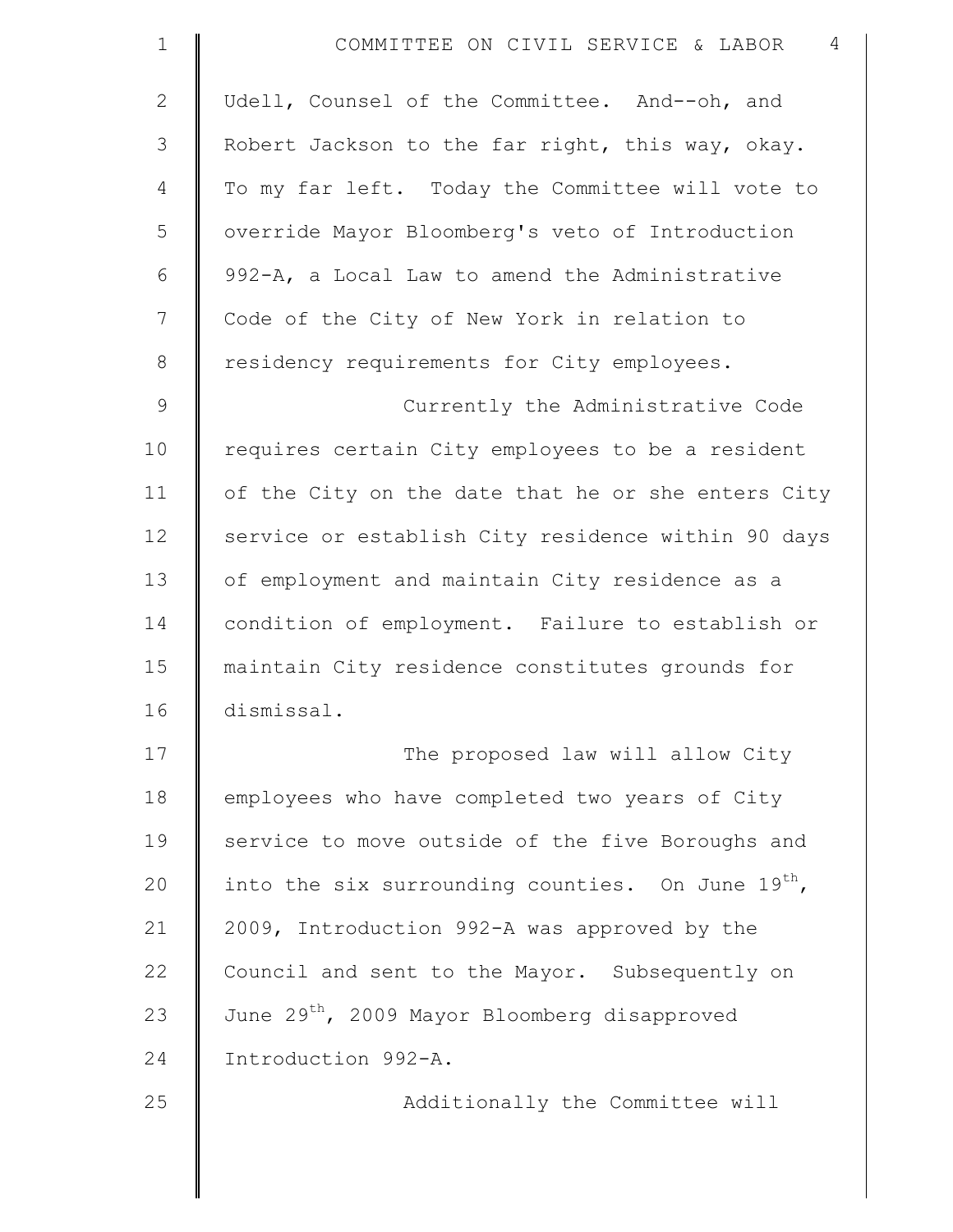| $\mathbf 1$    | 5<br>COMMITTEE ON CIVIL SERVICE & LABOR            |
|----------------|----------------------------------------------------|
| $\overline{2}$ | hear testimony and vote on a resolution supporting |
| 3              | the continued operation of the Stella D'Oro        |
| $\overline{4}$ | Biscuit Company in the Bronx. More than 130        |
| 5              | workers at the Bronx factory face unemployment as  |
| 6              | the company owners plan to close the factory in    |
| 7              | October. The Council Resolution supports the       |
| 8              | efforts of Local 50 and all workers at Stella      |
| $\mathsf 9$    | D'Oro Biscuit Company to maintain their jobs and   |
| 10             | prevent the closure of the Bronx factor.           |
| 11             | We look forward to hearing                         |
| 12             | testimony from interested parties. The             |
| 13             | Comptroller's Office has asked me to read          |
| 14             | something into the record. And I will.             |
| 15             | New York City Comptroller William                  |
| 16             | C. Thompson, Jr. today urged Pennsylvania State    |
| 17             | Employee's retirement system to consider his       |
| 18             | concerns regarding its investment in Brynwood      |
| 19             | Partners, parent company of Bronx-based Stella     |
| 20             | D'Oro. In a letter to Pennsylvania State           |
| 21             | Employees Retirement System, CIO, John Winchester, |
| 22             | Thompson wrote, as New York City's Chief Financial |
| 23             | Officer and Chief Investment Advisor to the City's |
| 24             | Pension Funds, I have consistently maintained that |
| 25             | companies have a duty to treat their employees     |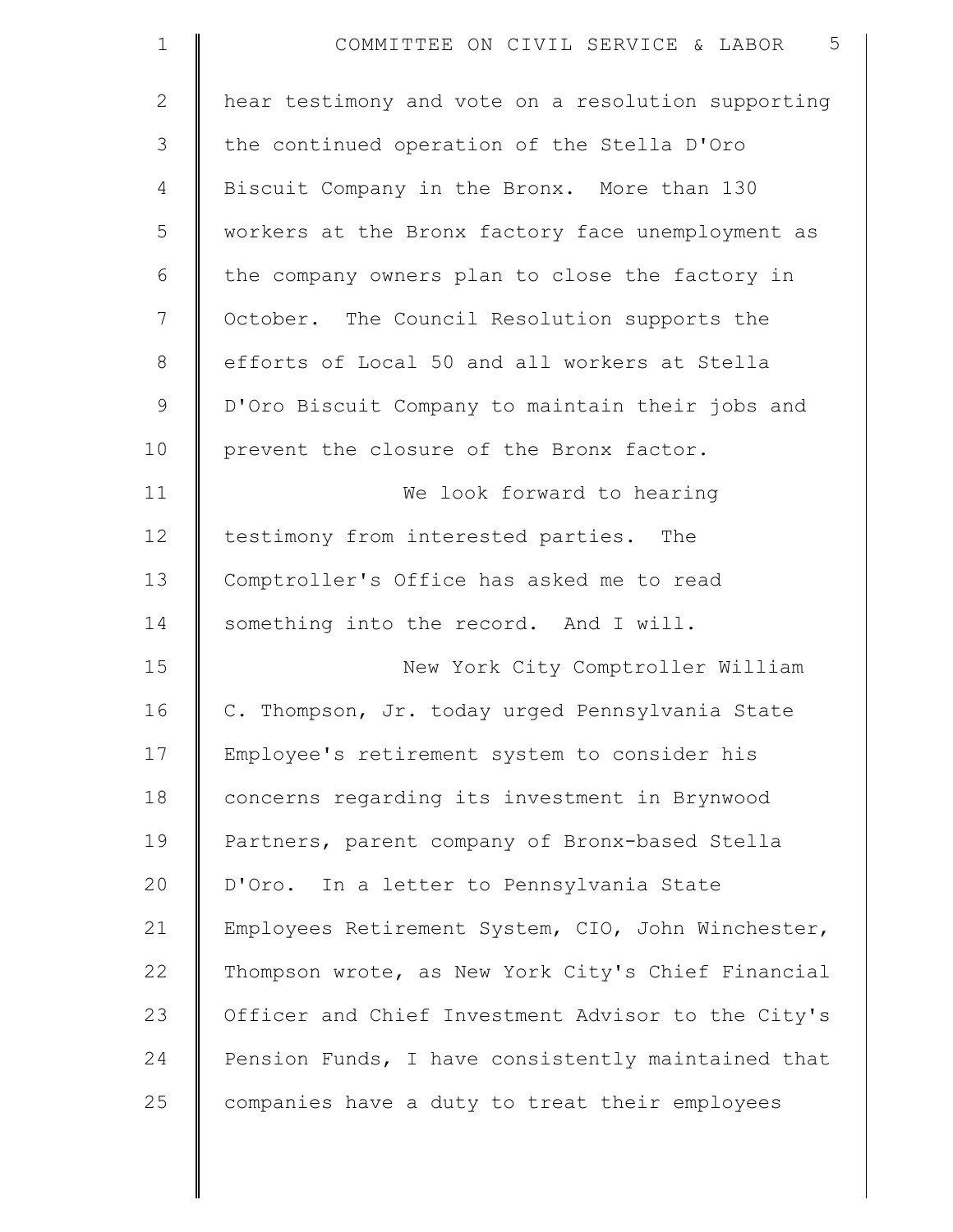| $\mathbf{1}$ | COMMITTEE ON CIVIL SERVICE & LABOR<br>6            |
|--------------|----------------------------------------------------|
| $\mathbf{2}$ | fairly and bargain in good faith. The failure to   |
| 3            | do so negatively impacts the company its employees |
| 4            | and long term investors like Brynwood Partners,    |
| 5            | troubling management of its subsidiary Stella      |
| 6            | D'Oro, demonstrates a stark departure from this    |
| 7            | basic principle.                                   |
| $\,8\,$      | On August 13 <sup>th</sup> , 2008, 136 Stella      |
| 9            | D'Oro employees, members of Bakery, Confectionary  |
| 10           | and Tobacco Workers and Grain Millers Local 50     |
| 11           | went on strike. Stella D'Oro brought in            |
| 12           | replacement workers shortly thereafter. Recently   |
| 13           | the National Labor Relations Board found that      |
| 14           | Stella D'Oro improperly refused to bargain in good |
| 15           | faith with the BCTGM Local 50. Following the       |
| 16           | National Labor Review Board's decision ordering    |
| 17           | the company to reinstate striking workers with     |
| 18           | back pay, Stella D'Oro announced on the day before |
| 19           | workers were to return to their jobs that it will  |
| 20           | close the factory.                                 |
| 21           | Thompson continued it is my belief                 |
| 22           | that such actions such as those taken by Stella    |
| 23           | D'Oro, and derivatively Brynwood Partners, are     |
| 24           | profoundly harmful to any investors' interests.    |
| 25           | Such actions erode a company image, good standing  |
|              |                                                    |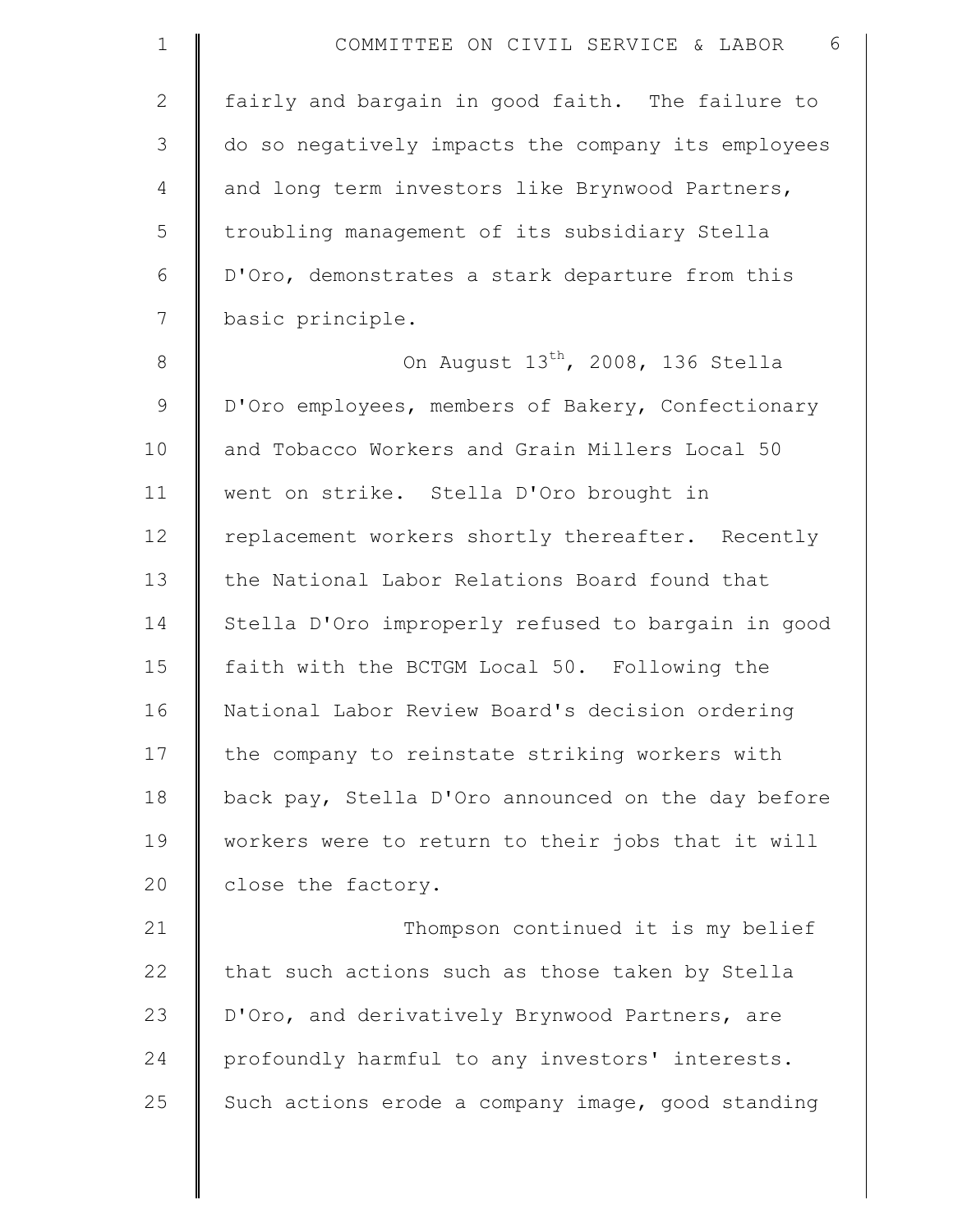| $\mathbf 1$  | 7<br>COMMITTEE ON CIVIL SERVICE & LABOR           |
|--------------|---------------------------------------------------|
| $\mathbf{2}$ | and civic relations. Before long an investment in |
| 3            | that company becomes as unpalatable as that       |
| 4            | company's conduct.                                |
| 5            | I therefore urge you to carefully                 |
| 6            | consider my reservations regarding Brynwood       |
| 7            | Partners LT and the conduct of its subsidiary     |
| $8\,$        | Stella D'Oro. Thompson concluded. And there's     |
| $\mathsf 9$  | just a little bit more. Okay having said that,    |
| 10           | people are going to testify? Okay. I have just    |
| 11           | two names to testify today. We have a Mr. Michael |
| 12           | Filippou, did I pronounce that right Michael?     |
| 13           | Thank you, of Stella D'Oro workers. Sure come     |
| 14           | right on up Michael.                              |
| 15           | COUNCIL MEMBER KOPPELL: Mr.                       |
| 16           | Chairman if I might make a brief statement.       |
| 17           | CHAIRPERSON NELSON: Oh I'm sorry,                 |
| 18           | sure--sure--                                      |
| 19           | COUNCIL MEMBER KOPPELL:                           |
| 20           | [Interposing] That's all right.                   |
| 21           | CHAIRPERSON NELSON: -- and you can-               |
| 22           | -you might as well take a seat and--              |
| 23           | COUNCIL MEMBER KOPPELL:                           |
| 24           | [Interposing] Yes please.                         |
| 25           | CHAIRPERSON NELSON: --and Calvin                  |
|              |                                                   |

║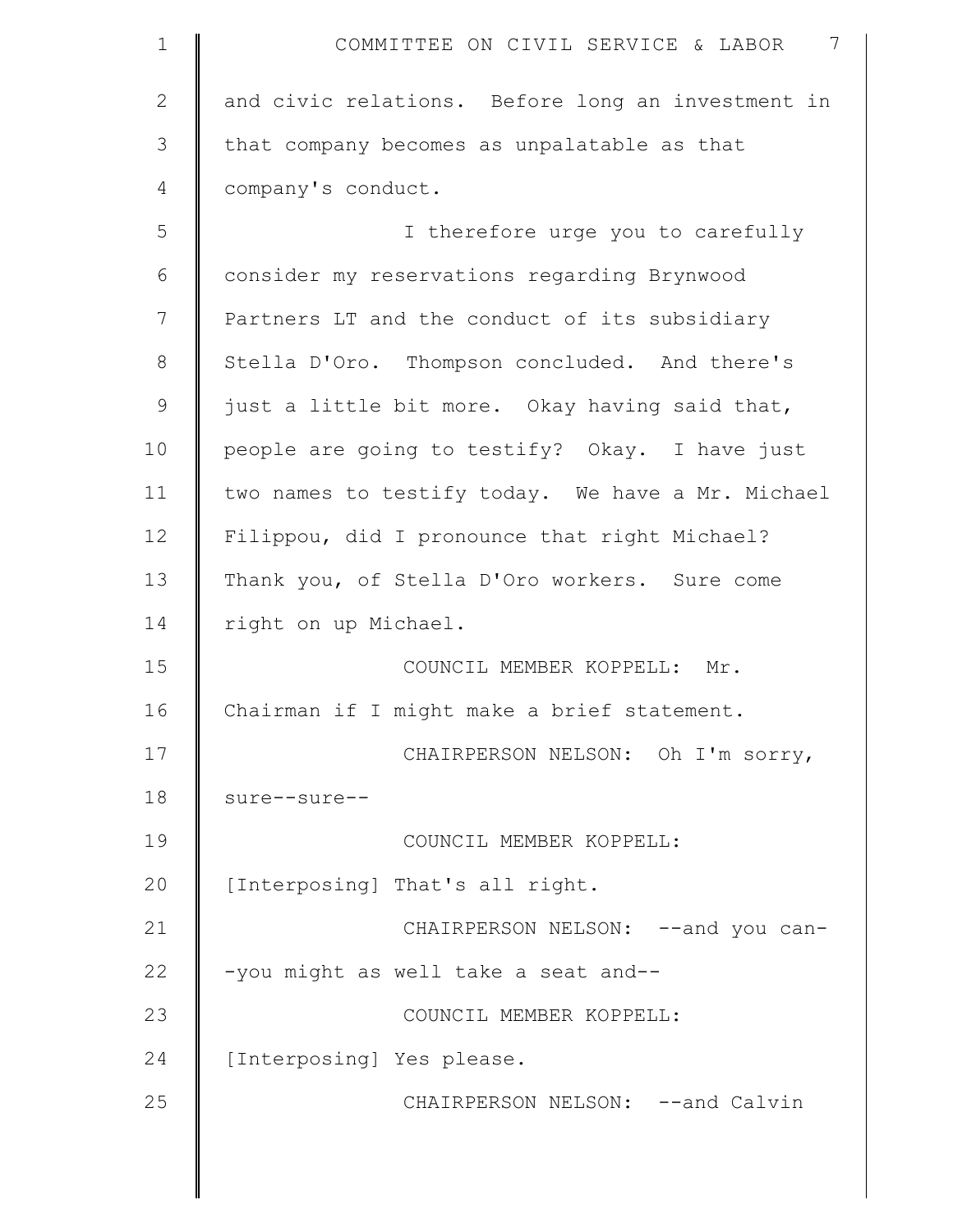| $\mathbf 1$  | 8<br>COMMITTEE ON CIVIL SERVICE & LABOR           |
|--------------|---------------------------------------------------|
| $\mathbf{2}$ | Williams of Local 50, please you can sit right    |
| 3            | over there and my colleague, Oliver Koppell is    |
| 4            | going to make a statement, thank you--            |
| 5            | COUNCIL MEMBER KOPPELL:                           |
| 6            | [Interposing] Yeah. Thank you--                   |
| 7            | CHAIRPERSON NELSON: [Interposing]                 |
| $8\,$        | Sorry Councilman.                                 |
| $\mathsf 9$  | COUNCIL MEMBER KOPPELL: -- no--I                  |
| 10           | appreciate Mr. Chairman, you putting this         |
| 11           | Resolution on the agenda. And I want to also      |
| 12           | thank the Speaker and the Speaker's staff for     |
| 13           | working on this. The Stella D'Oro Plant is in my  |
| 14           | District. It's been a fixture in the Kingsbridge, |
| 15           | Riverdale area for many, many decades. In face I  |
| 16           | recall as a boy actually going to the restaurant  |
| 17           | that the Stella D'Oro management used to operate. |
| 18           | The restaurant closed some time ago but the plant |
| 19           | that makes the famous cookies and other bakery    |
| 20           | products has operated continuously. Until not too |
| 21           | many years ago it was a locally owned and run     |
| 22           | business by the Zambetti [phonetic] family. The   |
| 23           | Zambetti family sold it some years ago. I know it |
| 24           | was owned by Kraft Food. And then more recently   |
| 25           | by the Brynwood Partners.                         |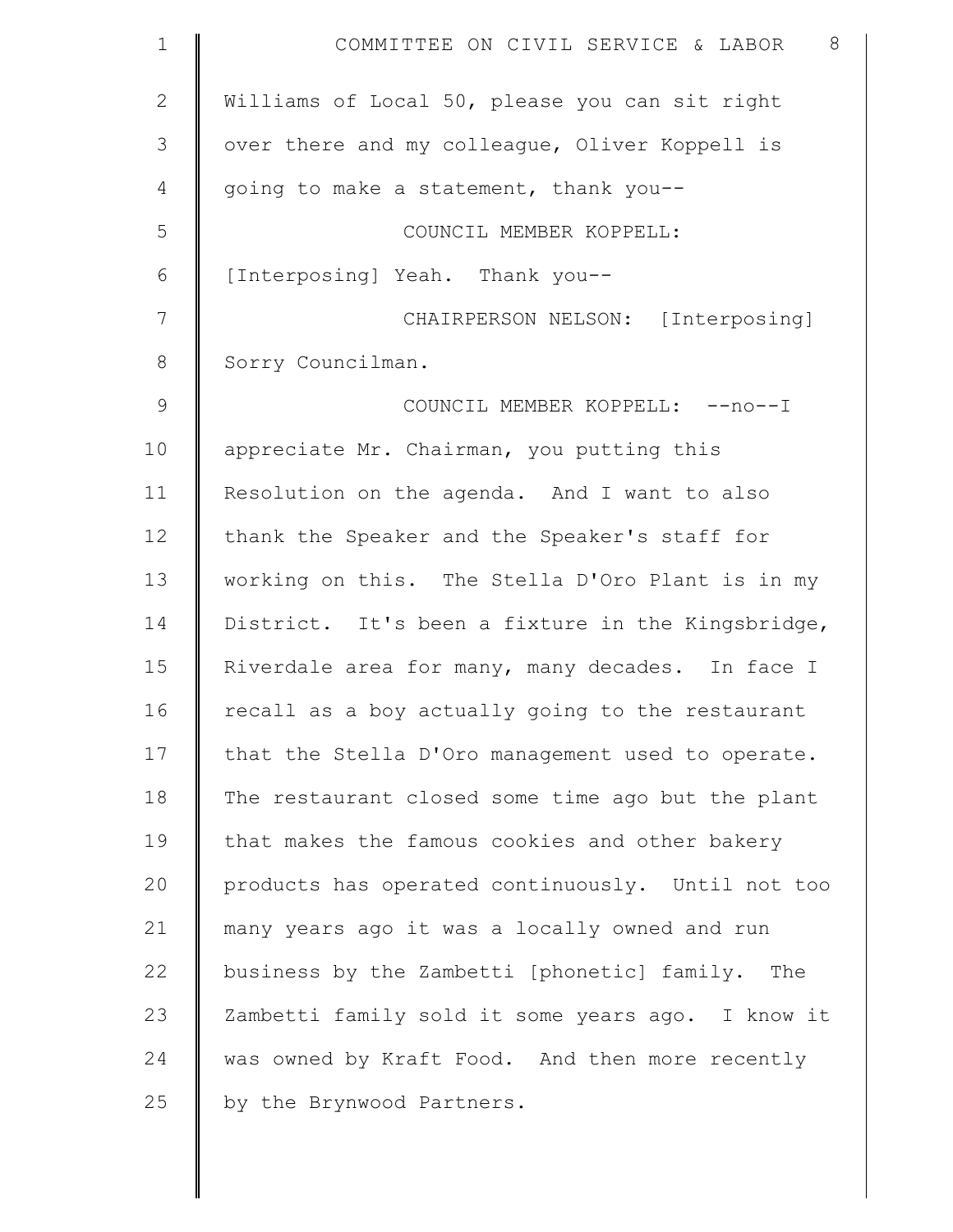| $\mathbf 1$  | 9<br>COMMITTEE ON CIVIL SERVICE & LABOR            |
|--------------|----------------------------------------------------|
| $\mathbf{2}$ | Mr. Chairman the actions taken by                  |
| 3            | the new owners, Brynwood Partners are the most     |
| 4            | punitive actions towards labor that I have ever    |
| 5            | observed in my many years in government. They      |
| 6            | sought to reduce the worker's wages drastically,   |
| 7            | well over--periodically the workers can testify    |
| $8\,$        | more specifically but well over 20%. They sought   |
| $\mathsf 9$  | to eliminate sick days. They sought to eliminate   |
| 10           | vacation days. They sought to reduce the worker's  |
| 11           | pensions. I mean basically they were moving back   |
| 12           | the clock in terms of the benefits that these      |
| 13           | workers earned by decades, by literally decades.   |
| 14           | And no union, no workers could accept that kind of |
| 15           | treatment.                                         |
| 16           | Therefore a lengthy job action                     |
| 17           | ensued, strike action ensued. We were, I was able  |
| 18           | to provide some assistance to the workers but      |
| 19           | unfortunately Brynwood Partners did not bargain in |
| 20           | good faith. In fact I don't think they bargained   |
| 21           | at all. The National Labor Relations Board         |
| 22           | decided some weeks ago that the company was in     |
| 23           | violation of the National Labor Relations Act,     |
| 24           | ordered the workers to be rehired, ordered that a  |
| 25           | certain amount of back pay, although too little    |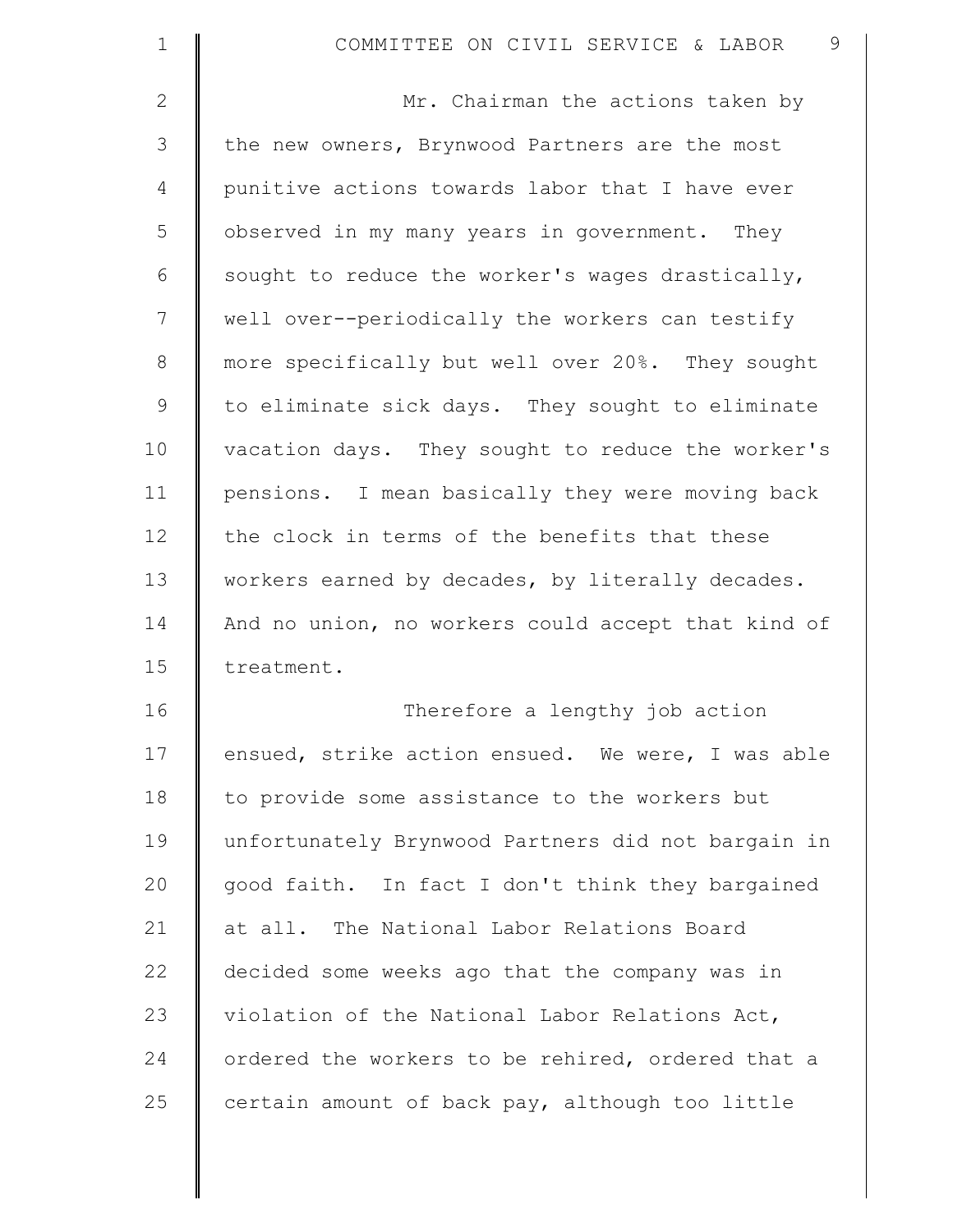| $\mathbf 1$  | 10<br>COMMITTEE ON CIVIL SERVICE & LABOR           |
|--------------|----------------------------------------------------|
| $\mathbf{2}$ | back pay as far as I'm concerned, be paid to the   |
| 3            | workers. The response of the company to the order  |
| 4            | of the National Labor Relations Board was to       |
| 5            | indicate that they were going to close the plant   |
| 6            | in October. This will cost over 100 jobs and it    |
| 7            | will eliminate, as I said, a local business that's |
| $\,8\,$      | been there operating for I think well over 50      |
| $\mathsf 9$  | years, going back to when, as I say, when I was a  |
| 10           | boy. And I'm hopeful that maybe something can      |
| 11           | still be worked out. I've put in an attempt to     |
| 12           | meet with the company to discuss this. I think a   |
| 13           | resolution hopefully will have some effect on the  |
| 14           | management so that we can reopen the issue of      |
| 15           | whether the plant will continue or not.            |
| 16           | Again I want to thank the Committee                |
| 17           | for hearing this and assure the workers who are    |
| 18           | here today that certainly I and I know the Council |
| 19           | will do everything in our power to see to it that  |
| 20           | Stella D'Oro continues in business.                |
| 21           | CHAIRPERSON NELSON: Thank you                      |
| 22           | Council Member Koppell. It seems like there's a    |
| 23           | laugh factory going on next door. Every time the   |
| 24           | door opens. Which--either one of you gentlemen,    |
| 25           | whoever would like to begin. Start first. Sure.    |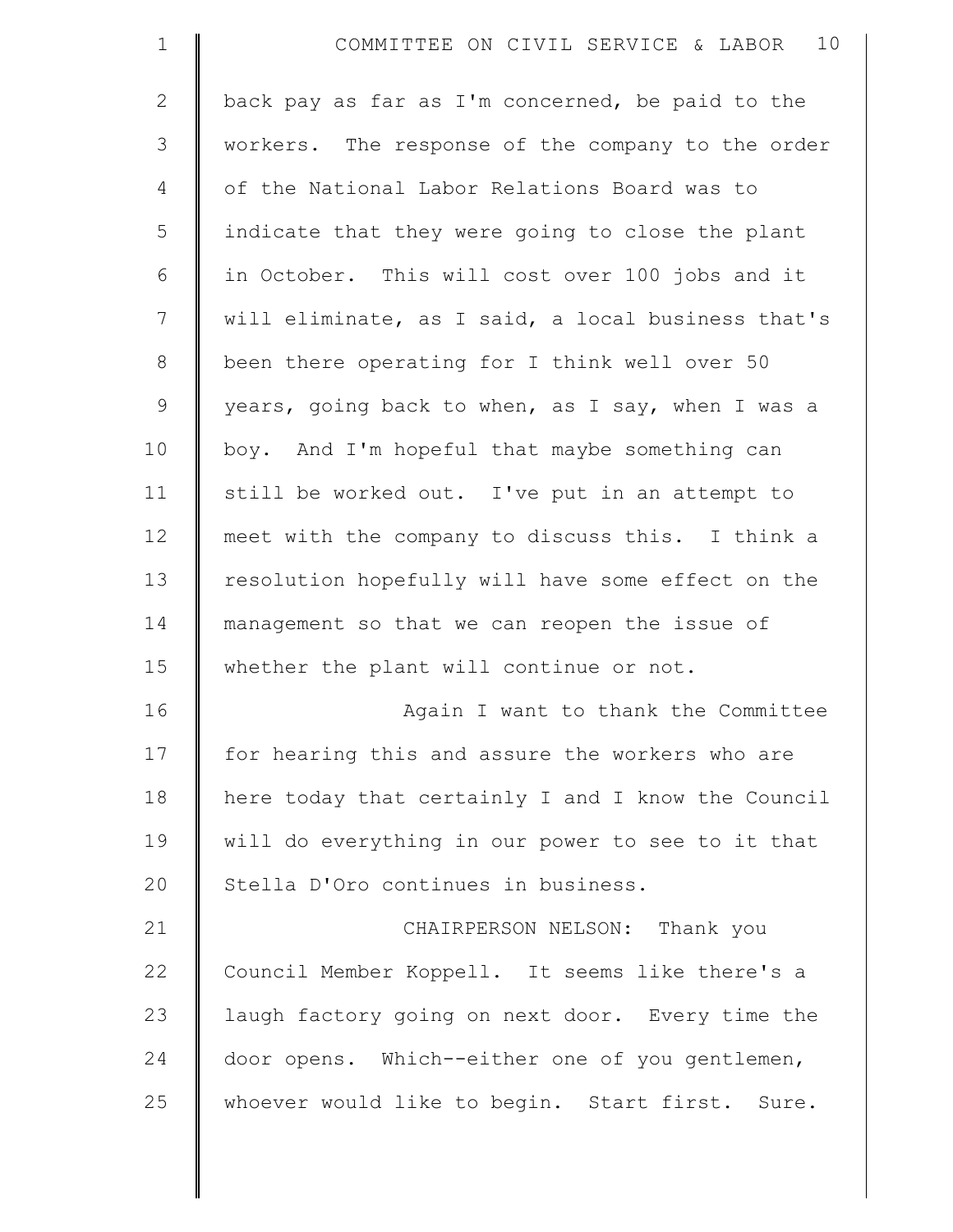| $\mathbf 1$  | 11<br>COMMITTEE ON CIVIL SERVICE & LABOR           |
|--------------|----------------------------------------------------|
| $\mathbf{2}$ | Mr. Williams?                                      |
| 3            | MR. CALVIN WILLIAMS: Yes. Hello.                   |
| 4            | First of all I'd like to say good morning to the   |
| 5            | Council--                                          |
| 6            | CHAIRPERSON NELSON: [Interposing]                  |
| 7            | Good morning.                                      |
| $8\,$        | MR. WILLIAMS: --and I'm really                     |
| $\mathsf 9$  | appreciate the time that you're taking in order to |
| 10           | listen to the situation that we have over in       |
| 11           | Stella D'Oro. We really appreciate it. Okay. My    |
| 12           | name is Calvin Williams. I'm the Secretary-        |
| 13           | Treasurer for Local 50. I'm here to speak for the  |
| 14           | absence of Joyce Alston who is the President of    |
| 15           | Local 50. The reason why we asked to meet today    |
| 16           | is basically is on this situation of Stella D'Oro. |
| 17           | Okay Stella D'Oro been there since 1964. And we    |
| 18           | have represented them since 1964.                  |
| 19           | Ever since then we had negotiations                |
| 20           | coming up which the company refused to bargain in  |
| 21           | good faith. We went to the NLRB and they put a     |
| 22           | ruling that they did in fact, did not bargain in   |
| 23           | good faith. What we--at that particular time we    |
| 24           | have 130 employees who was on strike and I'm glad  |
| 25           | to say not 1 striker crossed the picket line at    |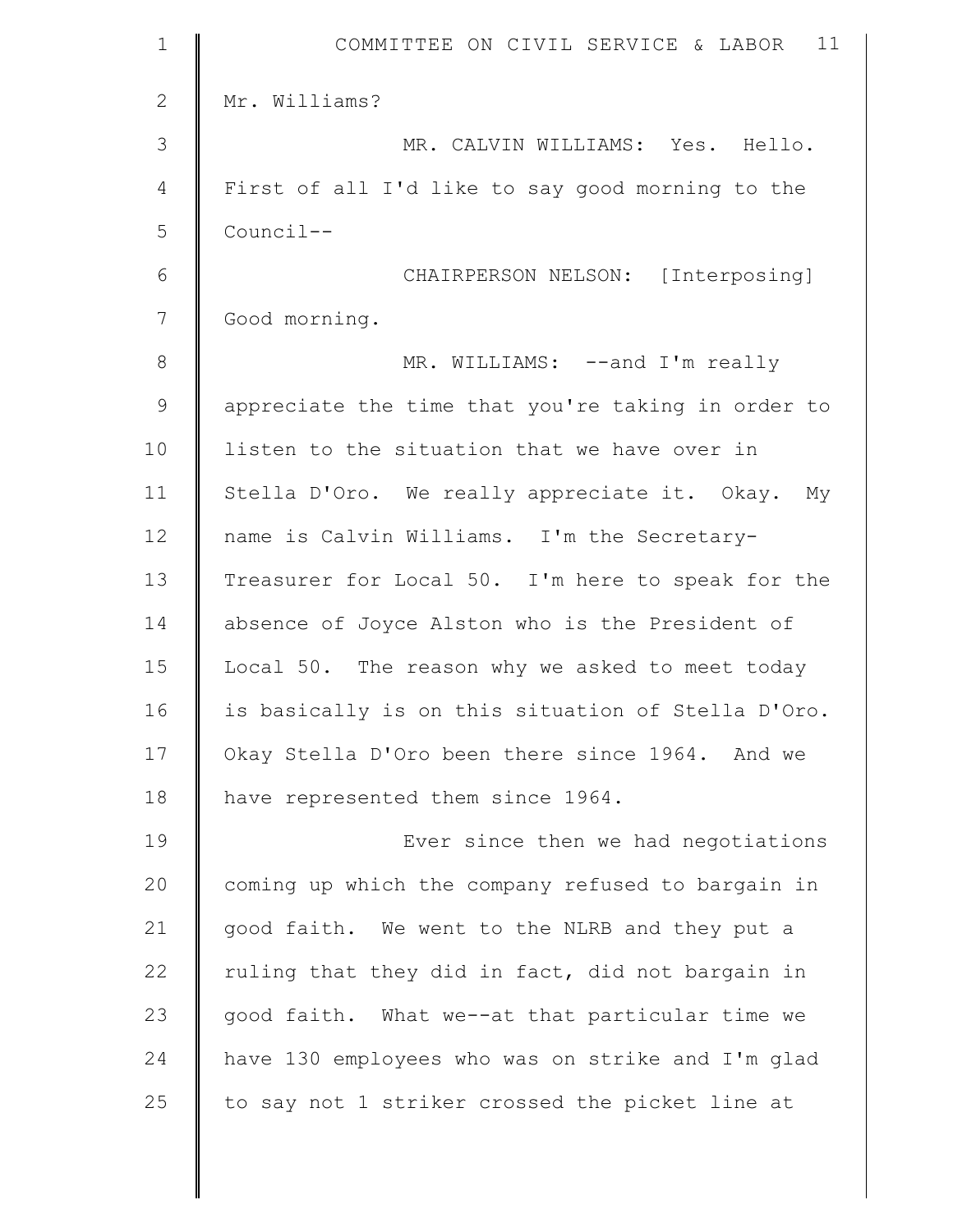| $\mathbf{1}$   | 12<br>COMMITTEE ON CIVIL SERVICE & LABOR           |
|----------------|----------------------------------------------------|
| $\mathbf{2}$   | the time and they was out for 10 months. And we    |
| $\mathfrak{Z}$ | really think that that's really established        |
| 4              | because we really never had anyone who wanted to   |
| 5              | strike and we didn't have at least, you know,      |
| 6              | individuals that crossed the picket line. So we    |
| 7              | feel that was a victory.                           |
| $\,8\,$        | Then we had a decision that the                    |
| $\mathsf 9$    | company had to bring them back which they did but  |
| 10             | at the same time we got a notice that they planned |
| 11             | on closing Stella D'Oro within October. We just    |
| 12             | asking as much as help as we could possibly get    |
| 13             | and we'd like to have this Resolution brought to   |
| 14             | the table and have vote on it to accept this. And  |
| 15             | any help that y'all could give we would really     |
| 16             | appreciate it. Thank you.                          |
| 17             | MR. MICHAEL FILIPPOU: Good morning                 |
| 18             | everyone. I want to thank you for giving me the    |
| 19             | opportunity to come here and give my testimony.    |
| 20             | My name is Michael Filippou. I'm and electric      |
| 21             | shop steward and I'm here on behalf of my co-      |
| 22             | workers in Stella D'Oro.                           |
| 23             | And we on August 13 we went out on                 |
| 24             | strike because we had no choice to defend our      |
| 25             | wages, pension, health benefits and our whole      |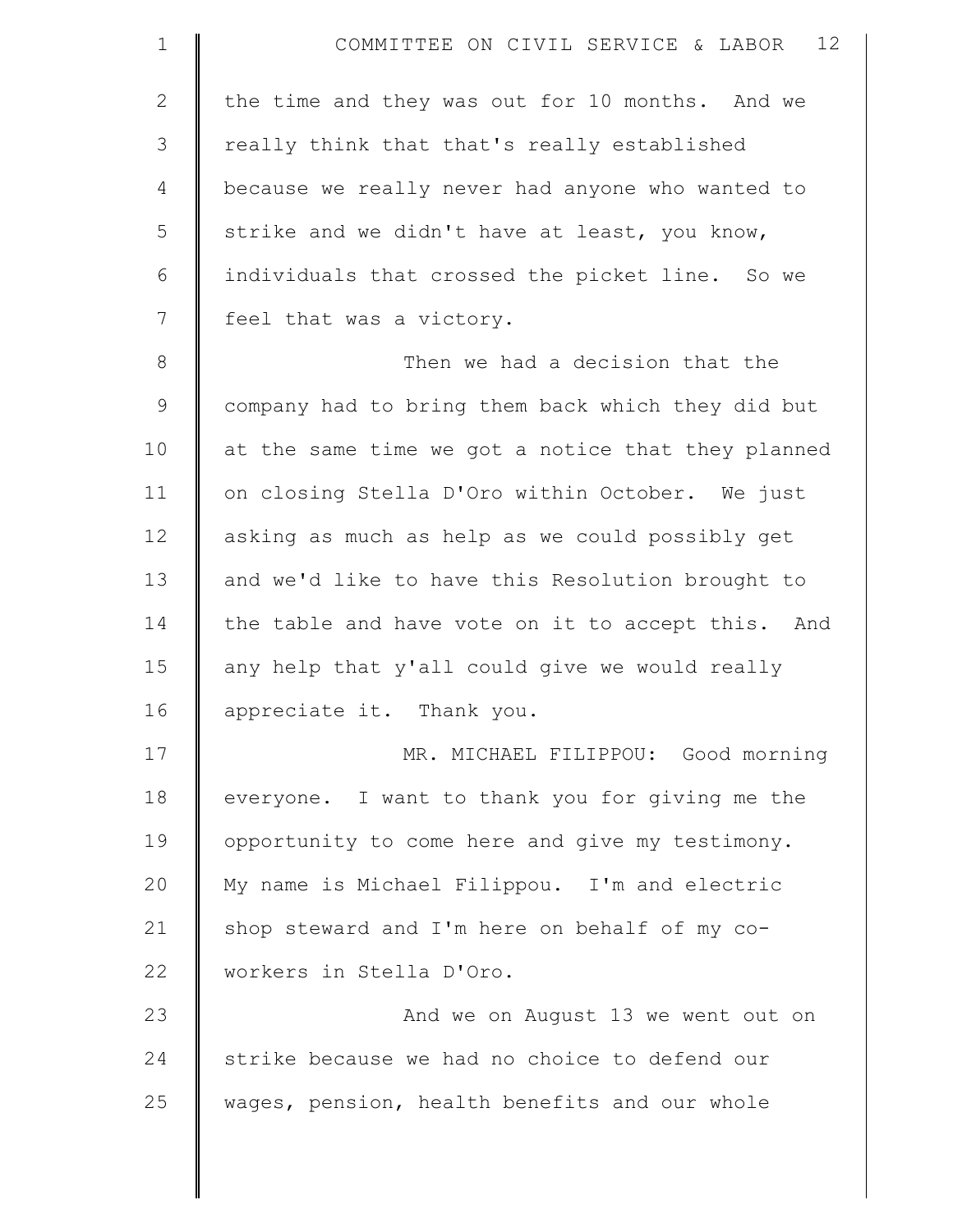| $\mathbf 1$  | COMMITTEE ON CIVIL SERVICE & LABOR 13              |
|--------------|----------------------------------------------------|
| $\mathbf{2}$ | contract because the company wanted to rewrite the |
| 3            | whole contract from the beginning. So. That's      |
| 4            | why we went on strike. We have no reason           |
| 5            | otherwise to go out on strike.                     |
| 6            | So we've been on strike for 11                     |
| 7            | months and we all been united for all these        |
| $8\,$        | months. We went through cold, heat, rains, snow    |
| 9            | and we be there strong. Finally we win the         |
| 10           | decision on the Labor Board. And we thought we     |
| 11           | have a victory but that victory was a bittersweet  |
| 12           | actually because they tell us in 90 days they're   |
| 13           | going to close the place.                          |
| 14           | And these people is, this Brynwood                 |
| 15           | Partners is--we think they have no heart actually  |
| 16           | because on the negotiations on the table when      |
| 17           | we're negotiating, one of the owners, he was       |
| 18           | threatening us, I'm going to take my toy and I'm   |
| 19           | going to leave. That's how they see Stella D'Oro.  |
| 20           | They see it as a toy. Okay.                        |
| 21           | So that's the people who we have to                |
| 22           | deal with, Brynwood Partners Group. And we         |
| 23           | actually like you to help us to give some pressure |
| 24           | to them so that Stella D'Oro stay in the Bronx.    |
| 25           | We don't want the Stella D'Oro to move. It's a     |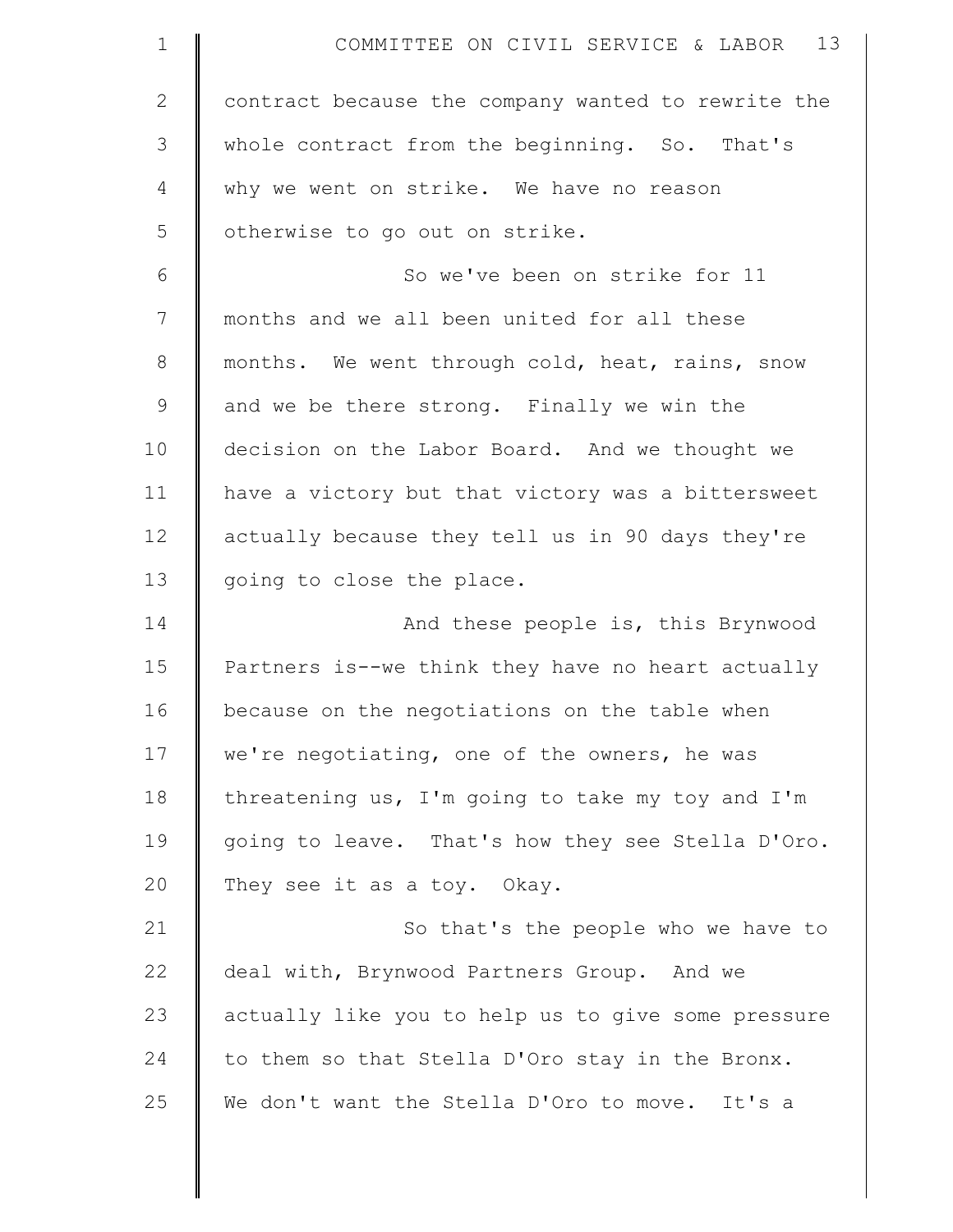| $\mathbf{1}$  | 14<br>COMMITTEE ON CIVIL SERVICE & LABOR           |
|---------------|----------------------------------------------------|
| $\mathbf{2}$  | landmark of the Bronx. We've been making those     |
| 3             | cookies for so many years and we want to stay      |
| 4             | there. And that's why we're here today to ask you  |
| 5             | to help us with the Resolution. Thank you very     |
| 6             | much.                                              |
| 7             | CHAIRPERSON NELSON: Well we thank                  |
| $8\,$         | you Mr. Filippou and Mr. Williams. And we offer    |
| $\mathcal{G}$ | no pretense as to the power of the Council in this |
| 10            | regards other than to support you and fight for    |
| 11            | you and working with other people like the         |
| 12            | Comptroller's Office. Something like that could    |
| 13            | have an impact. And the only think that would      |
| 14            | impact perhaps the corporate heads is a financial  |
| 15            | problem. And we're hoping that we can incur this   |
| 16            | upon then. And we've been also, of course,         |
| 17            | sitting with us is Elizabeth Crowley, Council      |
| 18            | Member from Queens. Well thank you very much.      |
| 19            | Any questions from any of my members? I'm sorry--  |
| 20            | oh Robert Jackson. Council Member Jackson, RJ.     |
| 21            | COUNCIL MEMBER JACKSON: Good                       |
| 22            | morning.                                           |
| 23            | MR. WILLIAMS: Good morning.                        |
| 24            | MR. FILIPPOU: Good morning.                        |
| 25            | COUNCIL MEMBER JACKSON: First let                  |
|               |                                                    |

 $\parallel$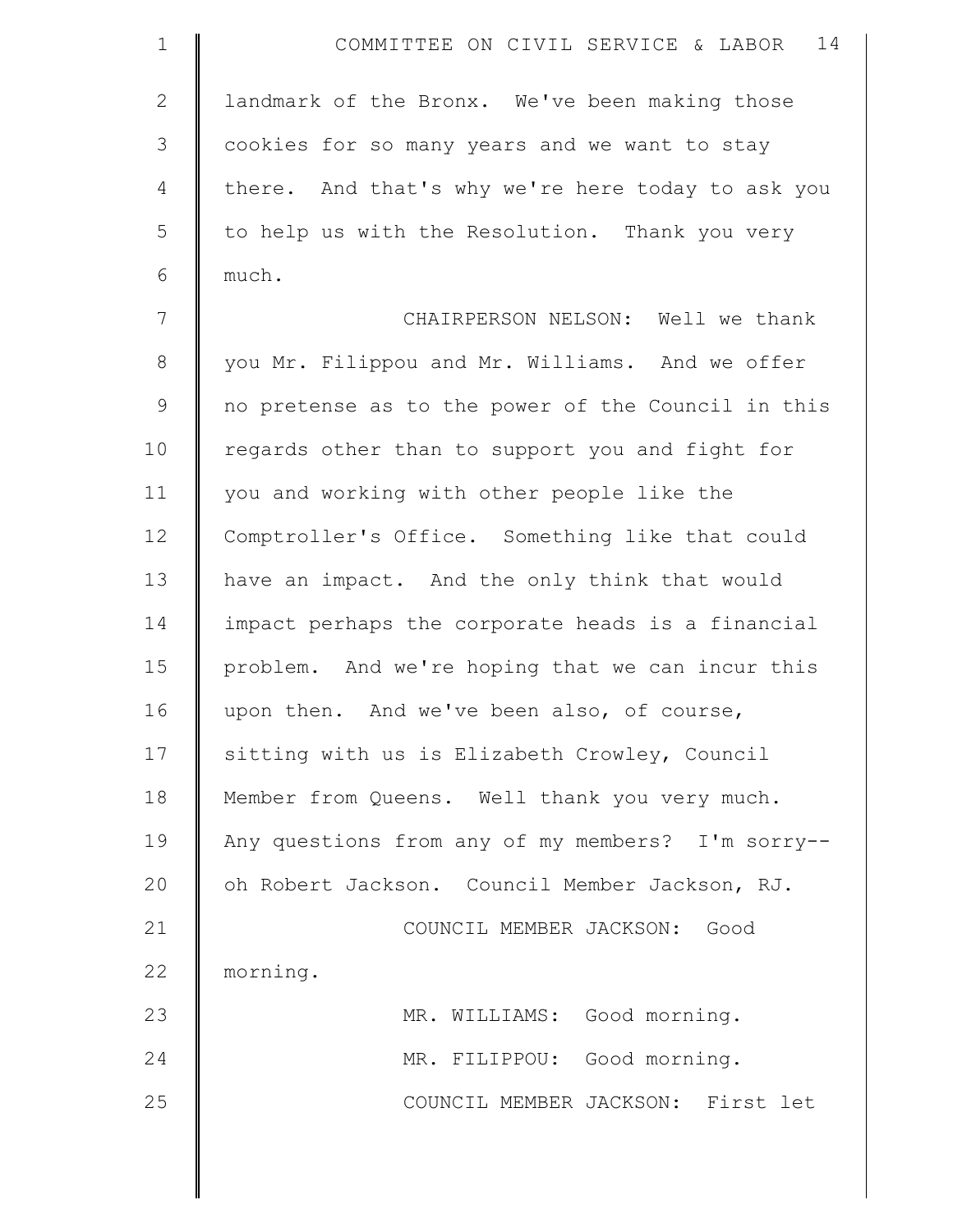| $\mathbf 1$  | 15<br>COMMITTEE ON CIVIL SERVICE & LABOR           |
|--------------|----------------------------------------------------|
| $\mathbf{2}$ | me thank you as representatives of the workers in  |
| 3            | coming forward and giving testimony on this        |
| 4            | Resolution of the City Council that we're          |
| 5            | considering. And let me just say that you are      |
| 6            | heroes, not only for yourselves for standing up    |
| 7            | but for your families and for all workers of the   |
| 8            | Stella D'Oro factory, all workers in New York City |
| 9            | and all workers throughout the entire world.       |
| 10           | MR. WILLIAMS: Thank you very much.                 |
| 11           | COUNCIL MEMBER JACKSON: Because                    |
| 12           | what you have fought and basically won even though |
| 13           | we don't know the final outcome, but you have won, |
| 14           | because you have stood up and said no to greed.    |
| 15           | Corporate greed.                                   |
| 16           | MR. WILLIAMS: Yes.                                 |
| 17           | COUNCIL MEMBER JACKSON: Individual                 |
| 18           | greed. As you know, as my colleague Oliver         |
| 19           | Koppell had indicated, the Stella D'Oro factory    |
| 20           | has been around for decades. And in fact I was     |
| 21           | born and raised in New York a couple of decades    |
| 22           | ago and I remember constantly smelling the good    |
| 23           | smell at all times of day. And knowing that the    |
| 24           | family sold the business and then it was           |
| 25           | subsequently sold, but it's not only in this       |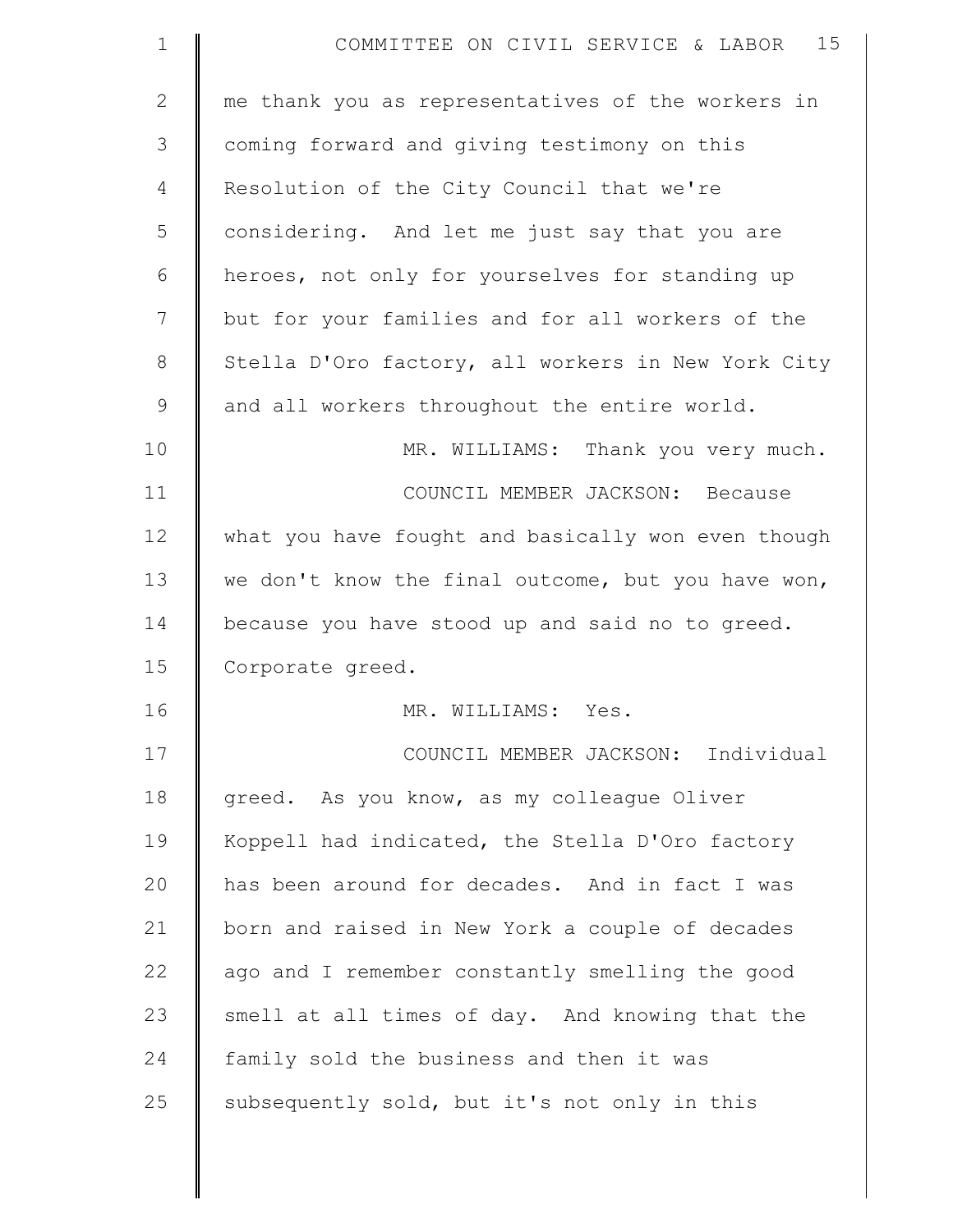| $\mathbf 1$   | 16<br>COMMITTEE ON CIVIL SERVICE & LABOR           |
|---------------|----------------------------------------------------|
| $\mathbf{2}$  | particular industry but it's in a lot of other     |
| 3             | industries where corporate greed has basically     |
| 4             | destroyed this country. Where the country as a     |
| 5             | whole has to bail out corporations because of      |
| 6             | greed. And the prime example is when the           |
| 7             | corporate execs when to Washington D.C. with their |
| $8\,$         | hands out flying in on a private jet and           |
| $\mathcal{G}$ | limousines. The nerve of them. So I wanted to      |
| 10            | say that because it's not like there's a family    |
| 11            | that owns this. It's not like that they're in      |
| 12            | bankruptcy and the fact that they don't have any   |
| 13            | money. This, my understanding is, that what's the  |
| 14            | name of the owner?                                 |
| 15            | MR. WILLIAMS: Brynwood Partners--                  |
| 16            | COUNCIL MEMBER JACKSON:                            |
| 17            | [Interposing] Huh?                                 |
| 18            | MR. FILIPPOU:<br>Brynwood.                         |
| 19            | MR. WILLIAMS:<br>Brynwood Partners.                |
| 20            | MR. FILIPPOU:<br>Brynwood Partners                 |
| 21            | Group.                                             |
| 22            | COUNCIL MEMBER JACKSON: Brentwood?                 |
| 23            | MR. FILIPPOU: Partners Group.                      |
| 24            | COUNCIL MEMBER JACKSON: Partners                   |
| 25            | Group? My understanding, that's a private equity   |
|               |                                                    |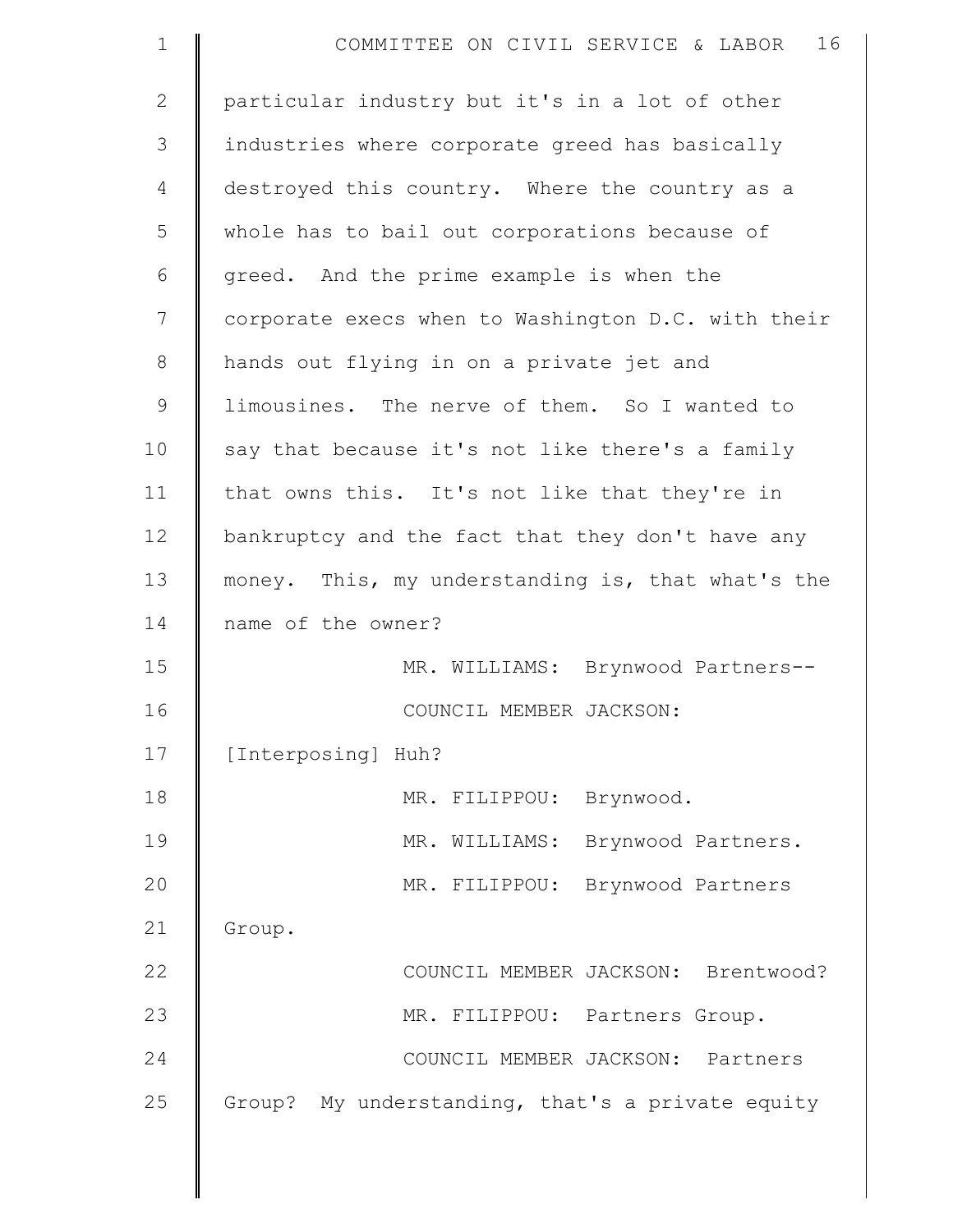| $\mathbf 1$   | 17<br>COMMITTEE ON CIVIL SERVICE & LABOR           |
|---------------|----------------------------------------------------|
| $\mathbf{2}$  | $f\text{im}-$ -                                    |
| 3             | MR. FILIPPOU: [Interposing] Um-                    |
| 4             | hum.                                               |
| 5             | MR. WILLIAMS: Yes it is.                           |
| 6             | COUNCIL MEMBER JACKSON: And that                   |
| 7             | they're not in business in order to make sure that |
| 8             | the good quality biscuits and cookies and things   |
| $\mathcal{G}$ | that you bake remain in place. They don't care     |
| 10            | about the fact that millions of consumers around   |
| 11            | the world for decades have enjoyed the goods that  |
| 12            | you and your co-workers bake. Their only concern   |
| 13            | is about profit.                                   |
|               |                                                    |
| 14            | MR. WILLIAMS: Yep.                                 |
| 15            | COUNCIL MEMBER JACKSON: Big, fat,                  |
| 16            | or skinny or tall or short, but greedy individuals |
| 17            | that don't really care about you. They don't care  |
| 18            | about you. Don't care about me. All they care      |
| 19            | about is the old green dollar bill.                |
| 20            | MR. WILLIAMS: Exactly.                             |
| 21            | MR. FILIPPOU: Yes. Absolutely.                     |
| 22            | COUNCIL MEMBER JACKSON: And                        |
| 23            | somebody needs to shout out and tell them shame on |
| 24            | you. Shame on you. And this Resolution that will   |
| 25            | be voted on by this Committee and subsequently     |

 $\mathsf{I}$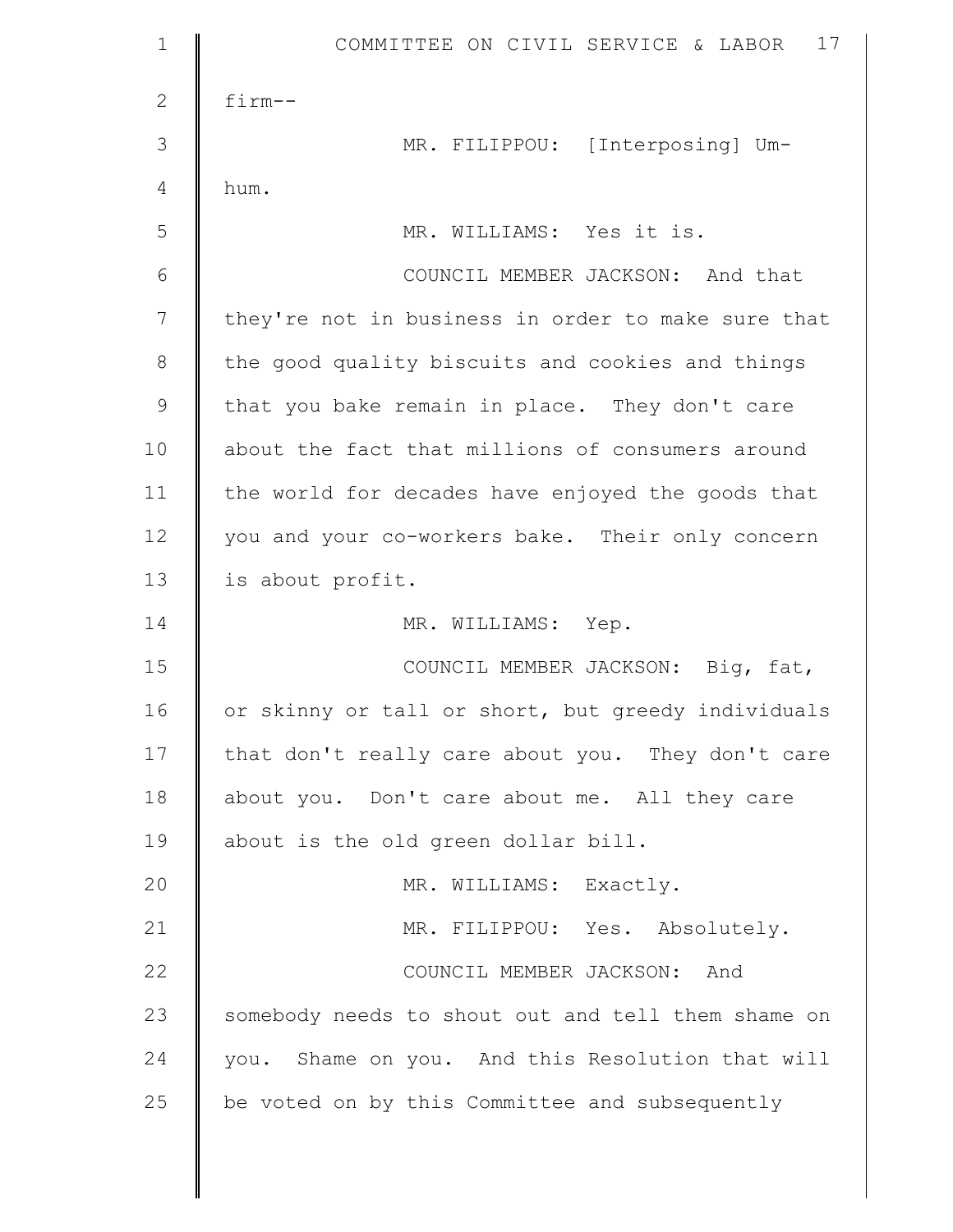| $\mathbf 1$  | 18<br>COMMITTEE ON CIVIL SERVICE & LABOR           |
|--------------|----------------------------------------------------|
| $\mathbf{2}$ | vote on by the City Council tomorrow is a clear    |
| 3            | indication that this City Council, the City        |
| 4            | Council of New York, stands with you and the       |
| 5            | workers and your colleagues in putting forward a   |
| 6            | Resolution supporting you. So we applaud you for   |
| 7            | standing up 'cause, you know, as you said during   |
| 8            | the 10 month or 11 month strike, over              |
| $\mathsf 9$  | approximately 130 employees, not 1--               |
| 10           | MR. WILLIAMS: [Interposing]                        |
| 11           | Crossed the line.                                  |
| 12           | COUNCIL MEMBER JACKSON: Not 1                      |
| 13           | crossed the picket line.                           |
| 14           | MR. WILLIAMS: Yes.                                 |
| 15           | COUNCIL MEMBER JACKSON: And even                   |
| 16           | though you lived off whatever little monies that   |
| 17           | you had 'cause it's not like you were making       |
| 18           | \$200,000 a year or making \$1.5 million or making |
| 19           | \$5 million a year. I assume that the average      |
| 20           | worker was only earning enough, just to get by,    |
| 21           | just to pay your rent or pay your mortgage and may |
| 22           | even have to have a second job to do that.         |
| 23           | MR. WILLIAMS: He is correct.                       |
| 24           | COUNCIL MEMBER JACKSON: So we                      |
| 25           | support you. And yes, I was screaming out          |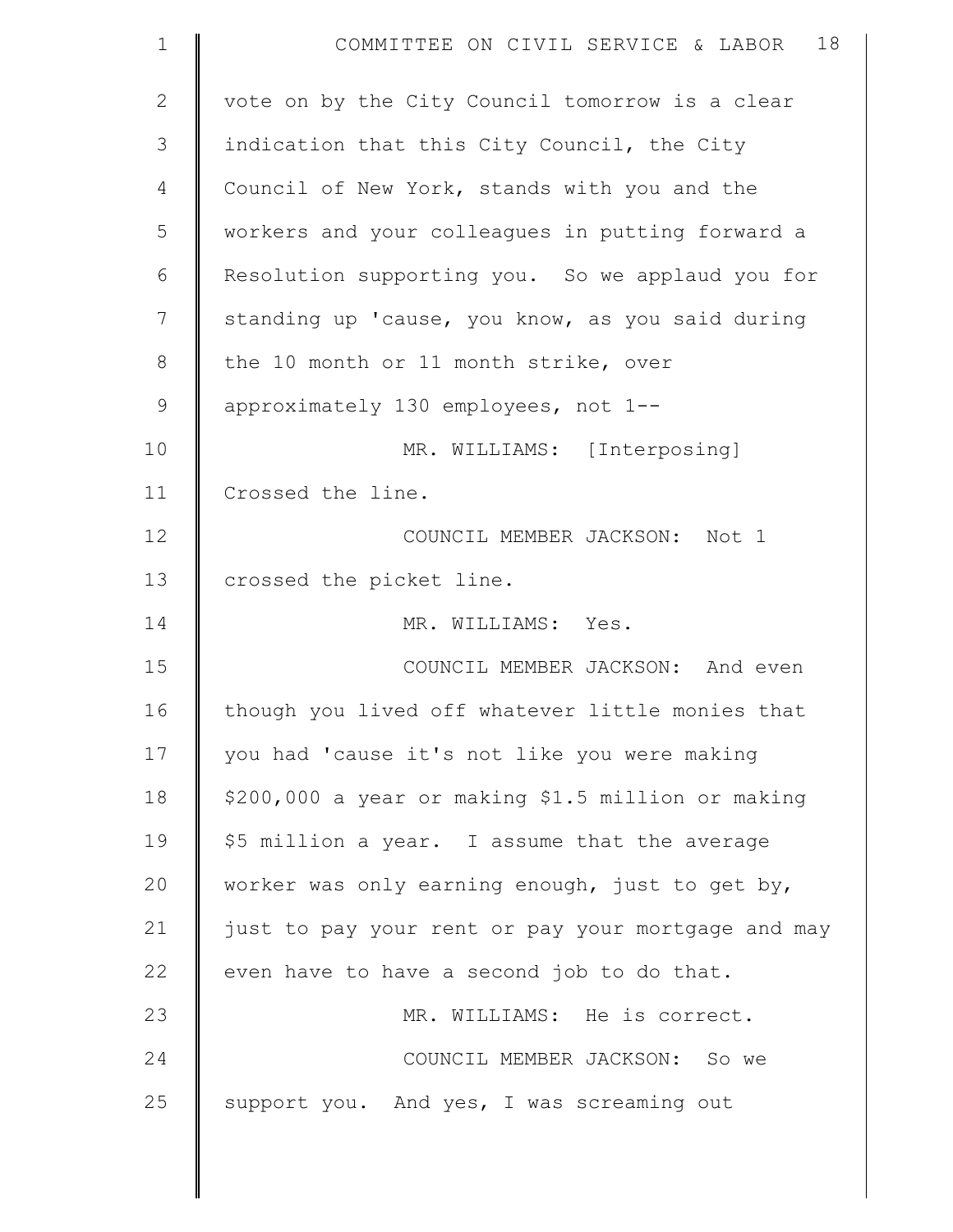| $\mathbf 1$   | 19<br>COMMITTEE ON CIVIL SERVICE & LABOR           |
|---------------|----------------------------------------------------|
| $\mathbf{2}$  | corporate greed because someone needs to scream    |
| 3             | that out. And yes I was saying that they are       |
| 4             | greedy. And no matter if they're fat, skinny,      |
| 5             | tall or short, black or white or yellow green,     |
| $\epsilon$    | corporate greed is corporate greed. And in my      |
| 7             | opinion they're like rats. You need to get rid of  |
| $\,8\,$       | them. Because basically it's destroyed the         |
| $\mathcal{G}$ | country. It destroyed the world. But we support    |
| 10            | you. And I just say congratulations to you for     |
| 11            | coming and representing yourself and your workers. |
| 12            | And I as a member of this City Council, as someone |
| 13            | who signed onto the Resolution, I will be speaking |
| 14            | out tomorrow on the floor of the City Council in   |
| 15            | support of what you have done and also in          |
| 16            | opposition to corporate greed. So thank you very   |
| 17            | much.                                              |
| 18            | MR. WILLIAMS: Thank you.                           |
| 19            | [Applause]                                         |
| 20            | MR. FILIPPOU: Thank you.                           |
| 21            | CHAIRPERSON NELSON: Thank you                      |
| 22            | Council Member Jackson. It's in today's Post by    |
| 23            | the way; I was reading it this morning in the      |
| 24            | business section. I don't know if you guys have    |
| 25            | seen this. The equity part of it. I'm going to--   |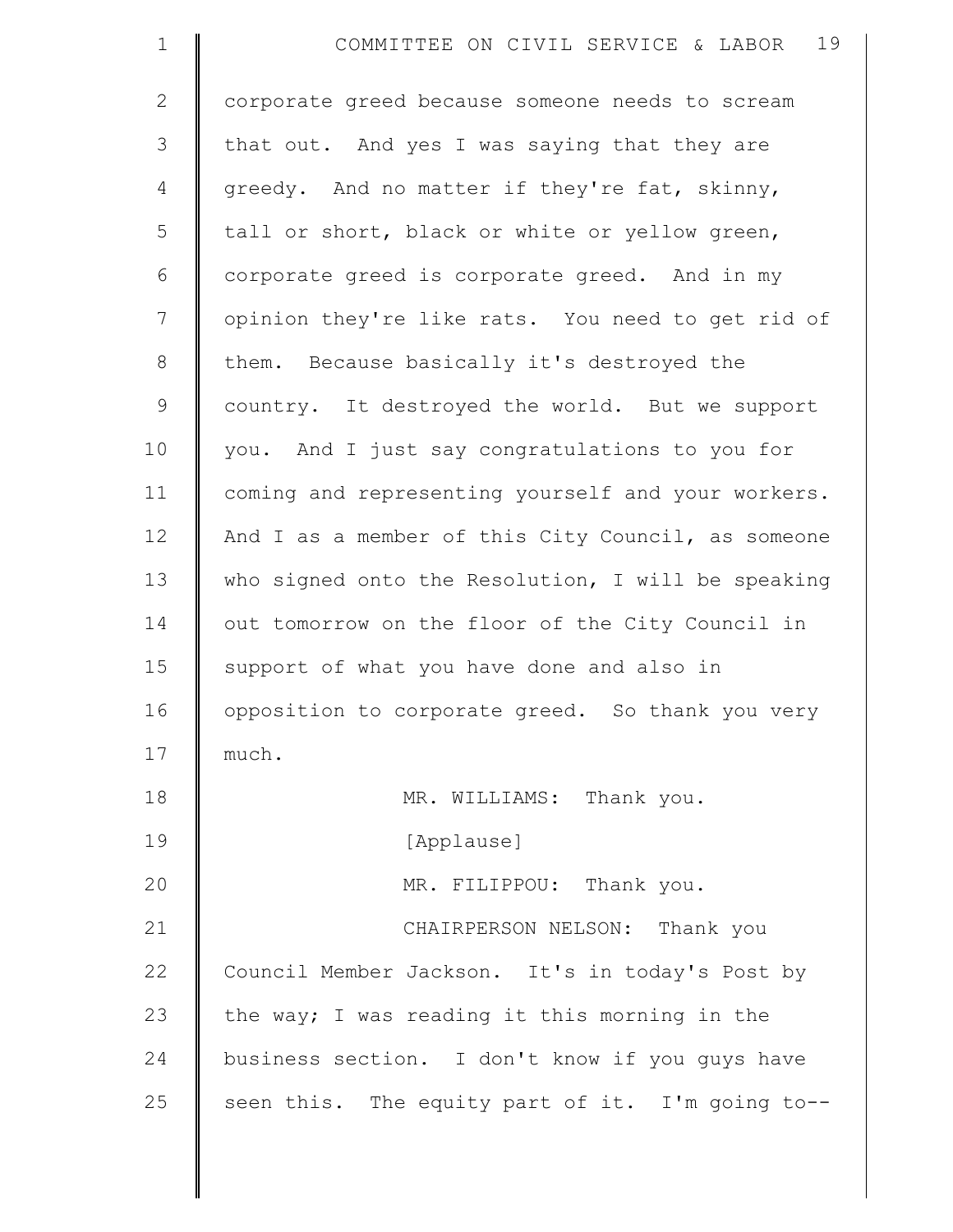| $\mathbf 1$    | 20<br>COMMITTEE ON CIVIL SERVICE & LABOR           |
|----------------|----------------------------------------------------|
| $\overline{2}$ | well I have a question but I'm going to turn it    |
| 3              | over to Melissa Mark-Viverito. Council Member?     |
| 4              | COUNCIL MEMBER MARK-VIVERITO:                      |
| 5              | Thank you. Thank you Mr. Chair and obviously I     |
| 6              | want to thank my colleague Robert Jackson for his  |
| 7              | impassioned words which I think really speaks on   |
| $\,8\,$        | behalf of this Committee and this Council with     |
| $\mathsf 9$    | regards to the support, you know, for the workers  |
| 10             | and for what you represent. And it is really my    |
| 11             | hope and my expectation that with this new         |
| 12             | Administration that we're going to have a much     |
| 13             | stronger National Labor Relations Board. That      |
| 14             | we're going to have an Administration that is much |
| 15             | more willing to stand up and be strong for union   |
| 16             | workers in this country.                           |
| 17             | We've seen the erosion of unions                   |
| 18             | and worker's rights over the past eight years      |
| 19             | under the Bush Administration. And it really is    |
| 20             | time for us to retake and reclaim our country.     |
| 21             | That we understand very strongly in this Committee |
| 22             | and I do as well that union jobs are quality jobs, |
| 23             | are living wage jobs, provide benefits and         |
| 24             | stability to families, to neighborhoods, to        |
| 25             | communities, to cities across this country and     |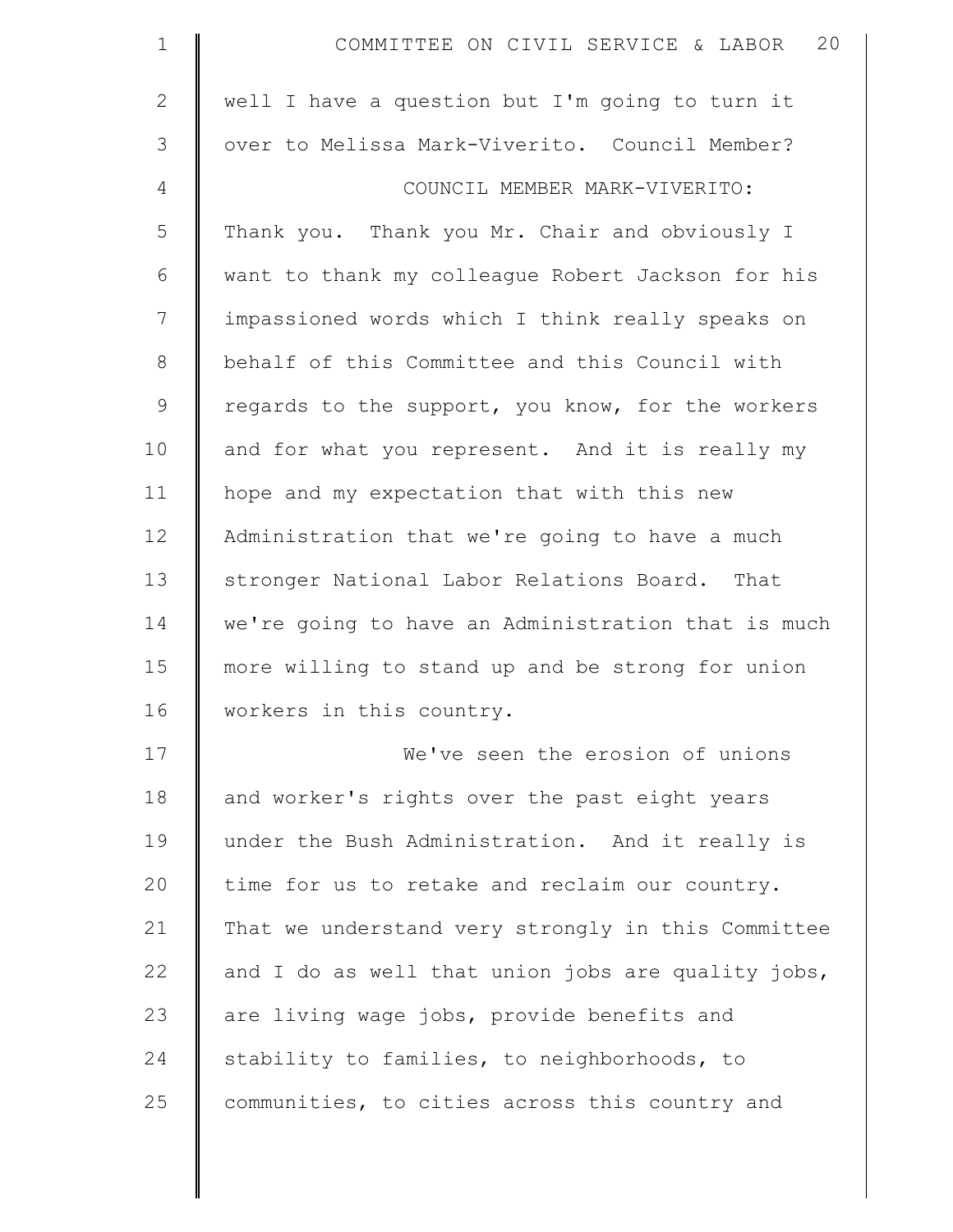| $\mathbf{1}$ | COMMITTEE ON CIVIL SERVICE & LABOR 21              |
|--------------|----------------------------------------------------|
| $\mathbf{2}$ | have done so for many years. So it really is       |
| 3            | important what you represent as workers, what you  |
| 4            | have withstood, that you have been united, that    |
| 5            | the National Labor Relations Board and hopefully   |
| 6            | the injunction will be upheld but that you have--  |
| 7            | it has found that this company has been egregious  |
| $\,8\,$      | and has really--represents what we don't want to   |
| $\mathsf 9$  | see happen in this country.                        |
| 10           | And the fact that they could sit                   |
| 11           | and deny, you know, access to resources and access |
| 12           | to the books and, you know, access to information  |
| 13           | that will, I'm sure if they made it available to   |
| 14           | you it would definitely demonstrate that they      |
| 15           | probably were not correct, that they were          |
| 16           | overstating their losses most probably.            |
| 17           | But I really want to commend the                   |
| 18           | work that you have done and the standing up of the |
| 19           | workers and the union representing you. I think    |
| 20           | it's a really important measure and that we,       |
| 21           | again, stand strong as a City Council in standing  |
| 22           | up for you and that again my hope is that you will |
| 23           | continue to see these kind of actions across the   |
| 24           | country and that we're going to hopefully see the  |
| 25           | rebuilding of quality jobs throughout this         |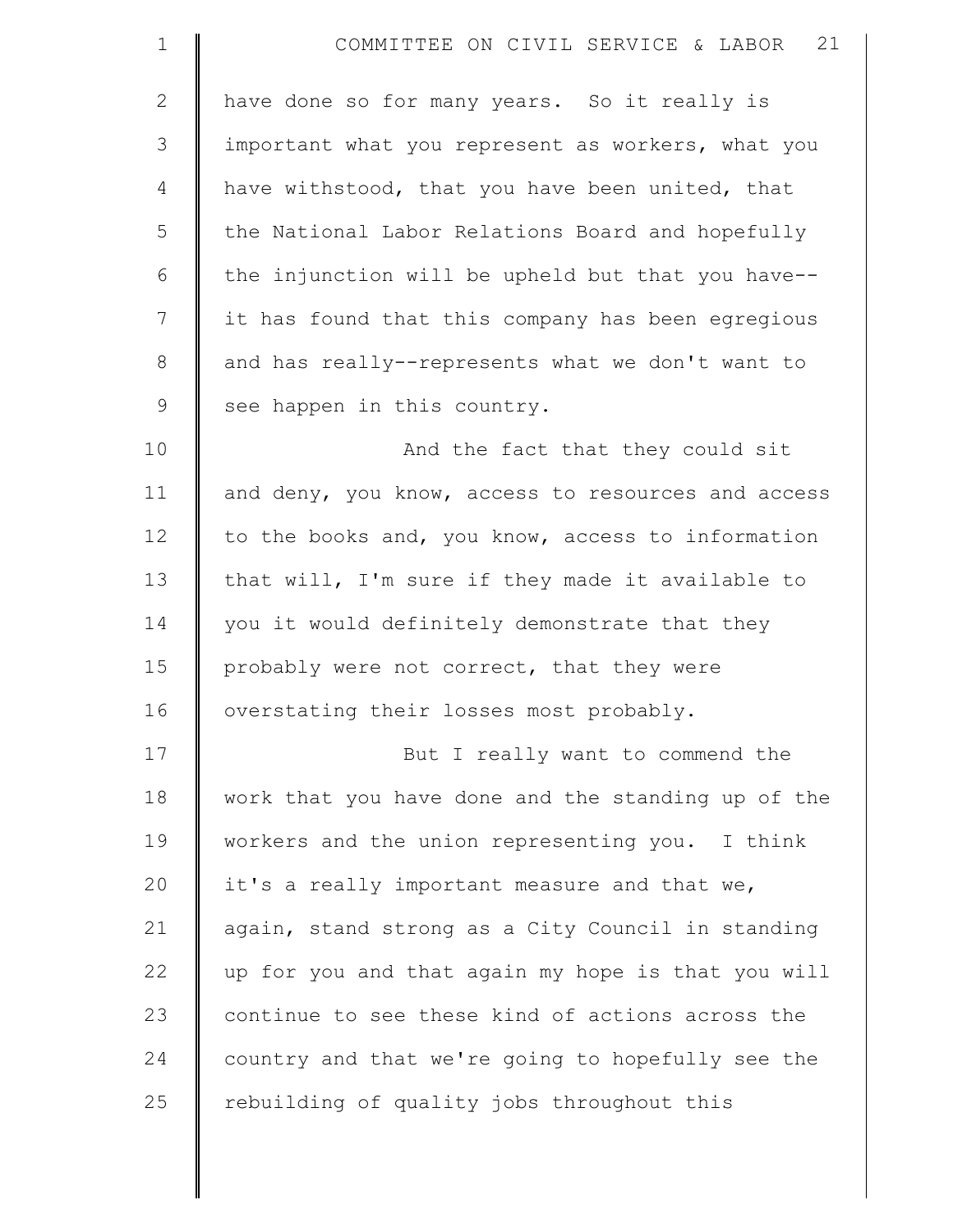| $\mathbf 1$  | COMMITTEE ON CIVIL SERVICE & LABOR 22              |
|--------------|----------------------------------------------------|
| $\mathbf{2}$ | country.                                           |
| 3            | So thank you very much for that and                |
| 4            | again I want to thank Robert Jackson for his       |
| 5            | impassioned words. Thank you Mr. Chair.            |
| 6            | CHAIRPERSON NELSON: You're very                    |
| 7            | welcome Council Member. Now the National Labor     |
| $8\,$        | Review Board ordered Brynwood Partners to pay back |
| 9            | wages. Could you explain what happened? Was it     |
| 10           | paid or if not, how much was paid or not paid?     |
| 11           | MR. WILLIAMS: Okay they had                        |
| 12           | ordered them to pay the back pay for what we did   |
| 13           | in May, we had sent the copy of the letter stating |
| 14           | that we were willing to come back to work based on |
| 15           | your old contract and to re-come up with a         |
| 16           | contract. And they refused to let the workers      |
| 17           | come back. So from that point on, they have to     |
| 18           | pay back all the back pay from that, you know,     |
| 19           | from all the wages from May all the up until what  |
| 20           | was it July when they first brought them back in.  |
| 21           | So they have to pay back all the wages from then.  |
| 22           | They're not going back from the beginning but they |
| 23           | just going back from the time that we had put in   |
| 24           | the request that we will come back to work and     |
| 25           | they refused to bring them back.                   |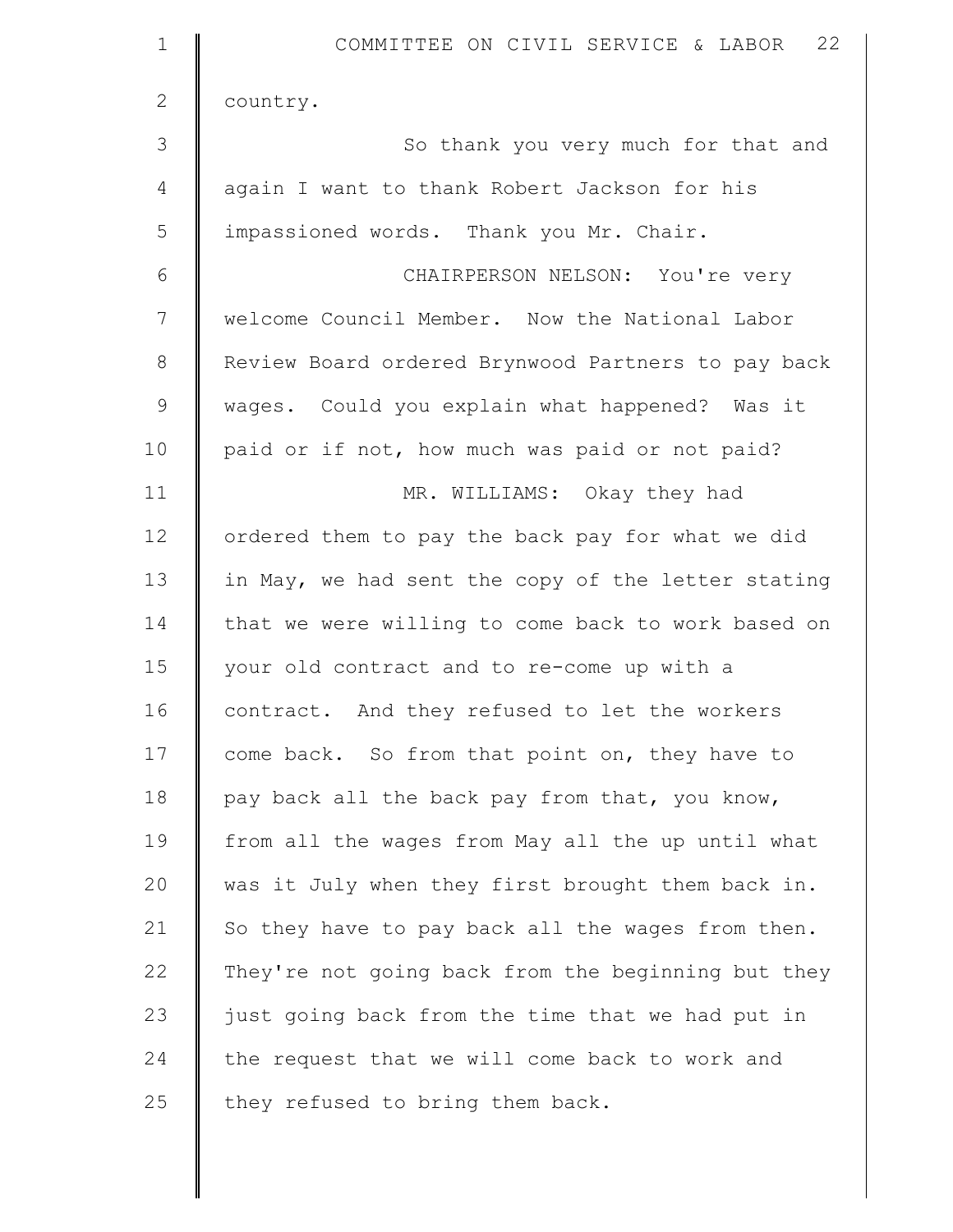| $\mathbf 1$  | 23<br>COMMITTEE ON CIVIL SERVICE & LABOR           |
|--------------|----------------------------------------------------|
| $\mathbf{2}$ | CHAIRPERSON NELSON: How are you                    |
| 3            | making ends meet right now? Is?                    |
| 4            | MR. WILLIAMS: It's really rough.                   |
| 5            | Most of the people--right now they're back to work |
| 6            | now but before then, we had a lot of people who    |
| 7            | was falling behind in their mortgage and           |
| $8\,$        | everything but what we did was we had, we took up  |
| $\mathsf 9$  | a strike fund and with the strike fund we've been  |
| 10           | helping out, you know, like helping out with the,  |
| 11           | helping the members with, you know, making ends    |
| 12           | meet, you know. Some of the, wives and husbands    |
| 13           | work at the same place so therefore you had two at |
| 14           | one shot. You know, some places you had maybe the  |
| 15           | husband might work there but someone else, but the |
| 16           | wife works somewhere else so it balanced off.      |
| 17           | The biggest thing was the health                   |
| 18           | coverage because throughout the whole ten month    |
| 19           | there was no health coverage at all, you know, so  |
| 20           | that was the main thing that was going on.         |
| 21           | Fortunately we had a lot of support with the       |
| 22           | community and everything and they even had a       |
| 23           | health clinic that was willing to give them health |
| 24           | coverage free of charge while they's on strike.    |
| 25           | So that was very good, you know.                   |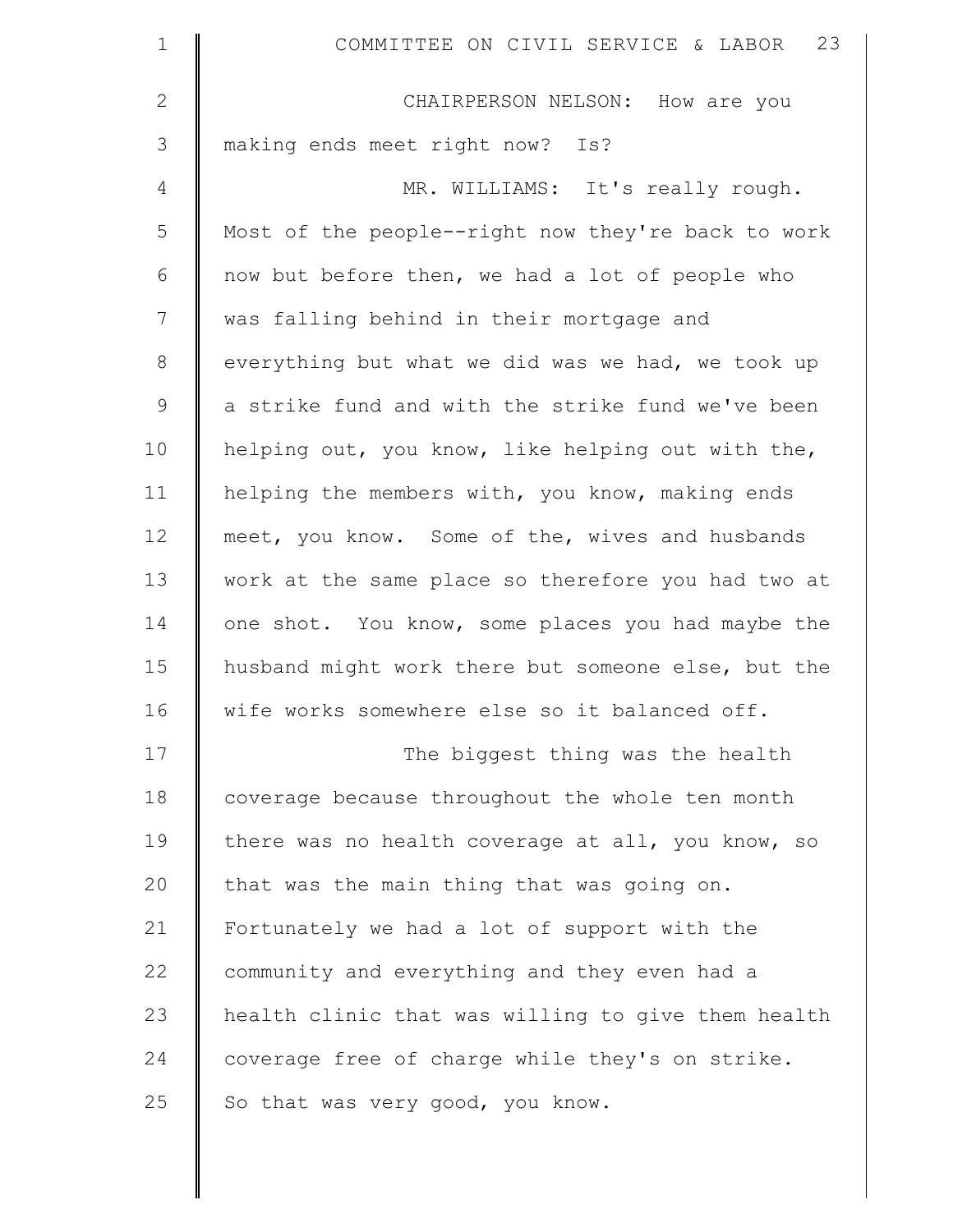| $\mathbf 1$  | COMMITTEE ON CIVIL SERVICE & LABOR 24              |
|--------------|----------------------------------------------------|
| $\mathbf{2}$ | Also I'd like to thank, you know,                  |
| 3            | Oliver Koppell and, you know, all the Councilmen   |
| 4            | and everybody on, you know, the City 'cause        |
| 5            | they've really been very strong with us. We had    |
| 6            | rallies. They showed up. They supported us very    |
| 7            | well. And, you know, we would like to say that we  |
| $8\,$        | really appreciate all the help 'cause we strongly  |
| $\mathsf 9$  | believe that once the company has started seeing   |
| 10           | that we did have support and we wasn't going to    |
| 11           | just walk away from it, it made it much better to  |
| 12           | deal with. And I believe that the membership felt  |
| 13           | much better about it and that's why we didn't have |
| 14           | not one person cross the line because they really  |
| 15           | believed in the system.                            |
| 16           | They believed in the union. And                    |
| 17           | they believed in each other that this was the only |
| 18           | way that you could survive because what we tried   |
| 19           | to explain to people, if they do it to them, the   |
| 20           | only thing they're going to do is just start a     |
| 21           | chain reaction and go from one to another. So we   |
| 22           | even had unions that backed, backing us up,        |
| 23           | strongly, because they understand that it's our    |
| 24           | fight today but tomorrow it'll be they fight. So   |
| 25           | everybody have been very strong and supportive of  |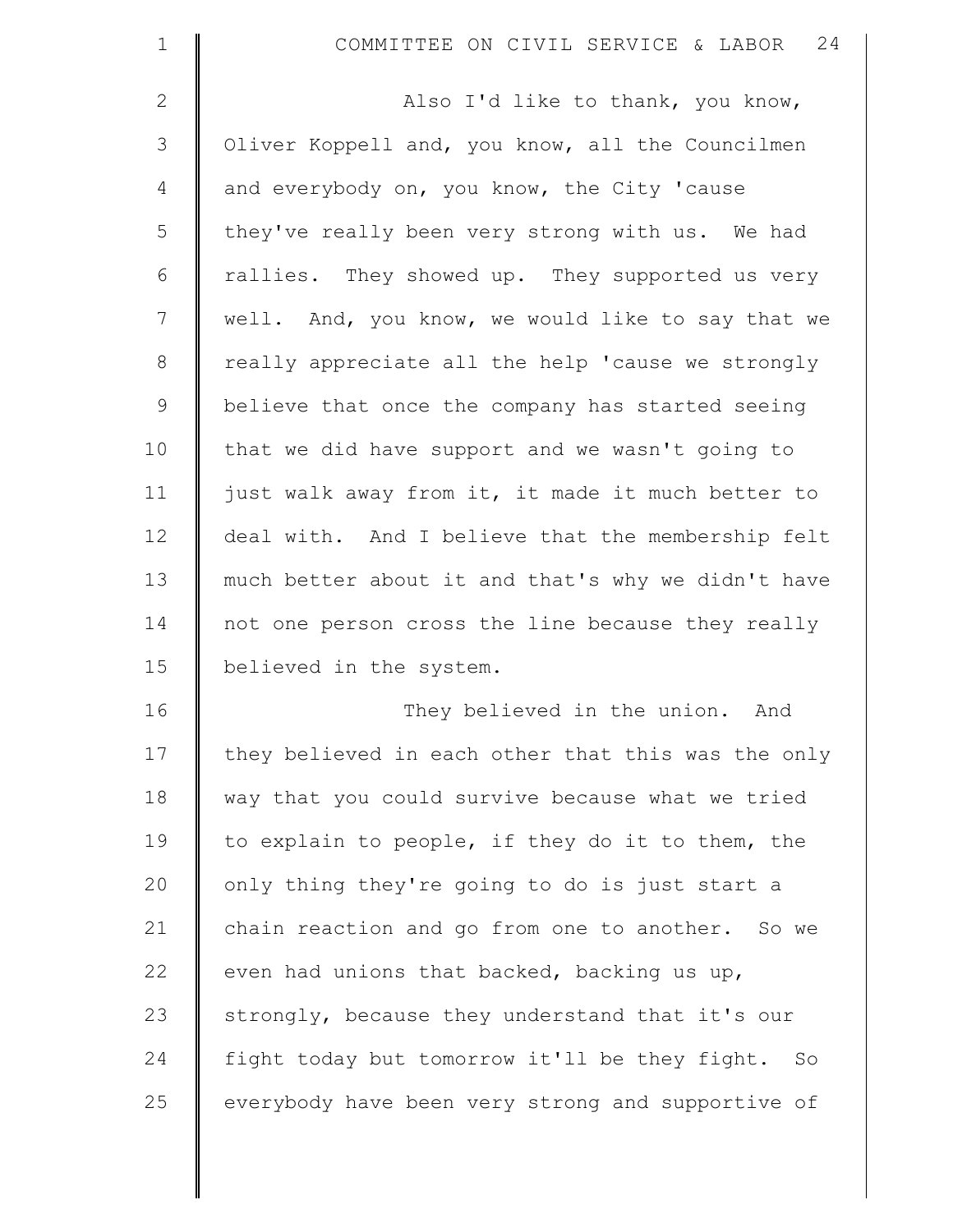| 1             | 25<br>COMMITTEE ON CIVIL SERVICE & LABOR           |
|---------------|----------------------------------------------------|
| $\mathbf{2}$  | us. And we really appreciate all the help that we  |
| 3             | have.                                              |
| 4             | CHAIRPERSON NELSON: Well the                       |
| 5             | comments of you two gentlemen has been very        |
| 6             | uplifting and encouraging and inspiring I think.   |
| 7             | And especially some of the help you've gotten here |
| 8             | and there, like that clinic. This is what it's     |
| $\mathcal{G}$ | supposed to be about. And I'm glad it was able to  |
| 10            | be accomplished. 'Cause I, even for selfish        |
| 11            | reasons I want to see you there, I like my         |
| 12            | breakfast treats and my anisette toast.            |
| 13            | MR. WILLIAMS: [Laughing]                           |
| 14            | CHAIRPERSON NELSON: And it'd be a                  |
| 15            | sad day--                                          |
| 16            | MR. FILIPPOU: [Interposing] Yeah.                  |
| 17            | MR. WILLIAMS: [Interposing] Yeah.                  |
| 18            | CHAIRPERSON NELSON: -- if we                       |
| 19            | couldn't get that in this City and the environs    |
| 20            | all over the place. Any other questions from       |
| 21            | anybody? We want to thank you two gentlemen.       |
| 22            | We're very glad that you were here to testify. It  |
| 23            | was very, very interesting and hopeful. And we     |
| 24            | thank you.                                         |
| 25            | MR. FILIPPOU: Thank you very much.                 |
|               |                                                    |
|               |                                                    |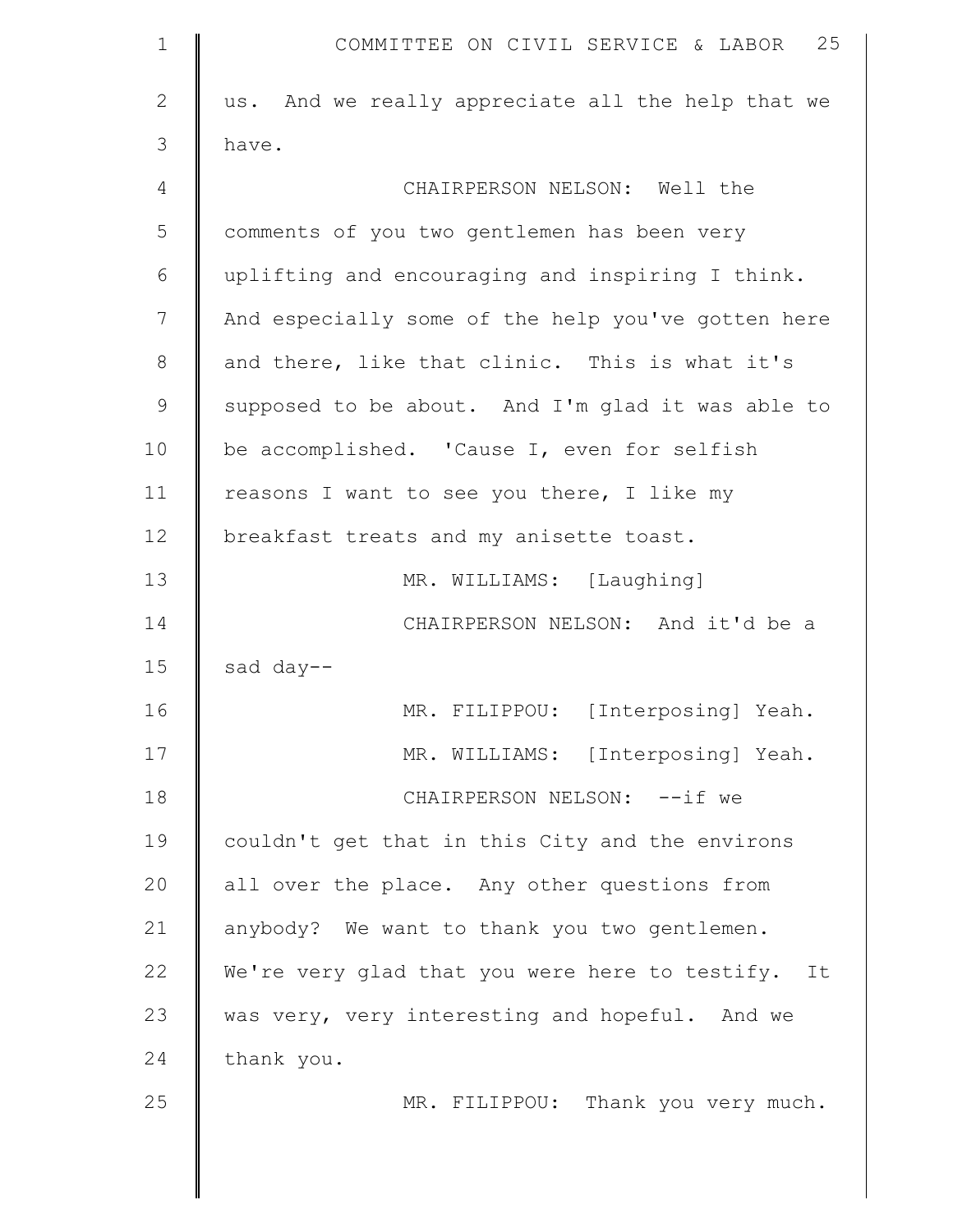| $\mathbf 1$  | COMMITTEE ON CIVIL SERVICE & LABOR 26              |
|--------------|----------------------------------------------------|
| $\mathbf{2}$ | MR. WILLIAMS: Thank you. Once                      |
| 3            | again we would like to say thank you on behalf of  |
| 4            | the Stella D'Oro members and also the President of |
| 5            | Local 50, Joyce Alston and myself Calvin Williams. |
| 6            | Thank you very much for the time.                  |
| 7            | CHAIRPERSON NELSON: You're very                    |
| $8\,$        | welcome. You're very good spokesmen,               |
| $\mathsf 9$  | spokespeople. Thank you very much.                 |
| 10           | MR. WILLIAMS: Thank you.                           |
| 11           | CHAIRPERSON NELSON: Is Billy here?                 |
| 12           | Oh there's Billy. All right. Would you please      |
| 13           | call the roll for the vote?                        |
| 14           | MR. WILLIAM MARTIN: William                        |
| 15           | Martin, Committee Clerk. Roll call on the          |
| 16           | Committee on Civil Service and Labor. Council      |
| 17           | Member Nelson.                                     |
| 18           | CHAIRPERSON NELSON: Aye.                           |
| 19           | MR. MARTIN: Gennaro.                               |
| 20           | COUNCIL MEMBER GENNARO: Mr.                        |
| 21           | Chairman I just wondered if this is a coupled vote |
| 22           | for the residency and also for the Stella D'Oro?   |
| 23           | Is it?                                             |
| 24           | CHAIRPERSON NELSON: Would that be                  |
| 25           | okay? Terrific. Sure. Sure.                        |
|              |                                                    |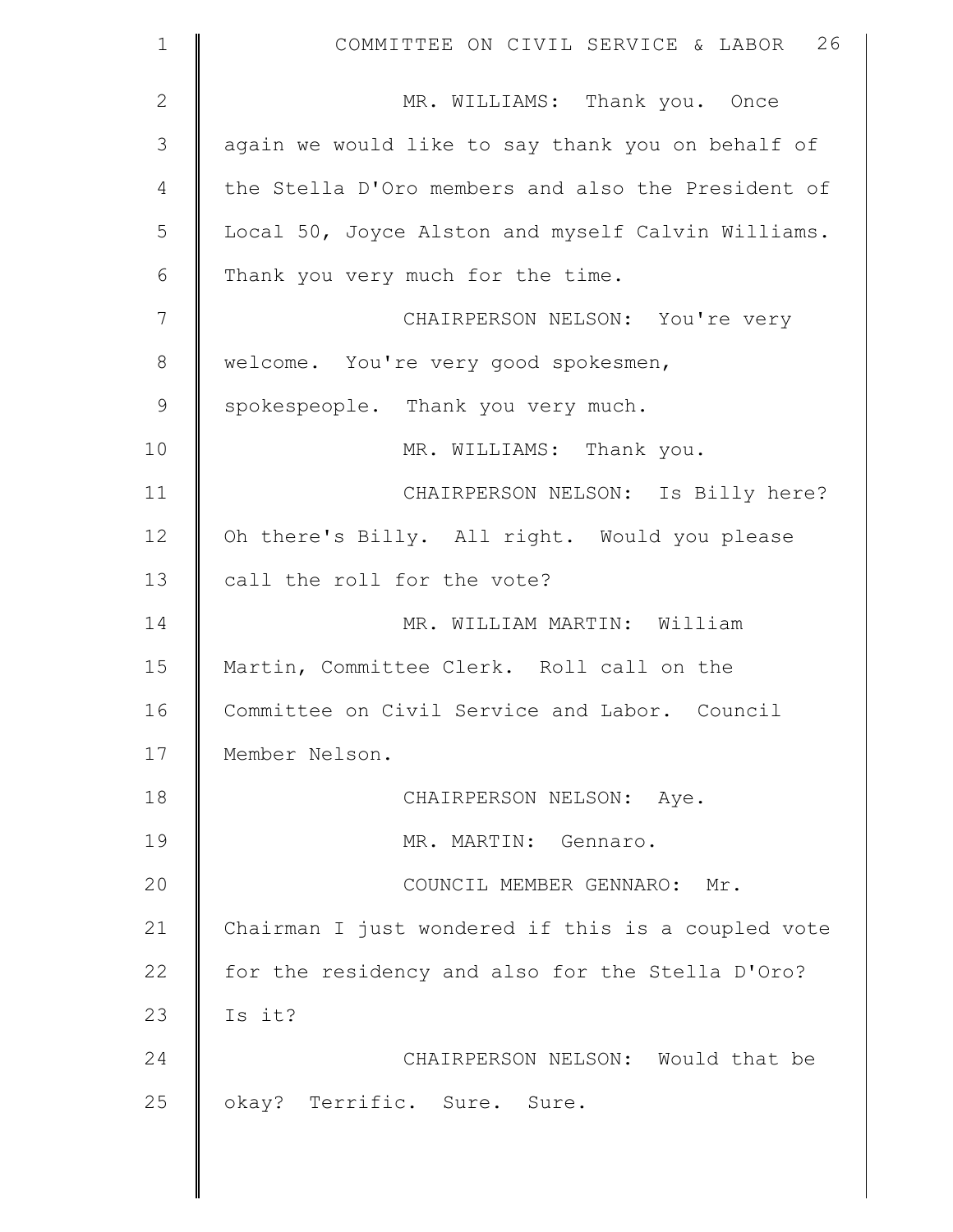| $\mathbf 1$   | COMMITTEE ON CIVIL SERVICE & LABOR 27              |
|---------------|----------------------------------------------------|
| $\mathbf{2}$  | COUNCIL MEMBER GENNARO: Okay. I                    |
| 3             | just, I didn't know. I didn't know if we were      |
| 4             | voting for both of them--                          |
| 5             | CHAIRPERSON NELSON: [Interposing]                  |
| 6             | Voting on both of them.                            |
| 7             | COUNCIL MEMBER GENNARO: Okay.                      |
| $\,8\,$       | CHAIRPERSON NELSON: We have to do                  |
| $\mathcal{G}$ | the roll again for the next one, right? All        |
| 10            | right. [Talking off mic]                           |
| 11            | COUNCIL MEMBER GENNARO: Happy to                   |
| 12            | do them separately. I just didn't know.            |
| 13            | CHAIRPERSON NELSON: You want to do                 |
| 14            | the $-$ - first? [Off mic]                         |
| 15            | COUNCIL MEMBER GENNARO: What's                     |
| 16            | that?                                              |
| 17            | CHAIRPERSON NELSON: And then the                   |
| 18            | Stella D'Oro Reso? Oh I'm sorry. Okay. The         |
| 19            | first vote will be for the residency requirements. |
| 20            | I'm sorry. And then it would be the Resolution on  |
| 21            | Stella D'Oro. Intro, right, Intro 992-A, I         |
| 22            | believe. Yes. I'm sorry. And could the Council     |
| 23            | Members vote, couldn't he vote for both of them on |
| 24            | - - [Off mic] could he?                            |
| 25            | [Pause]                                            |
|               |                                                    |

 $\parallel$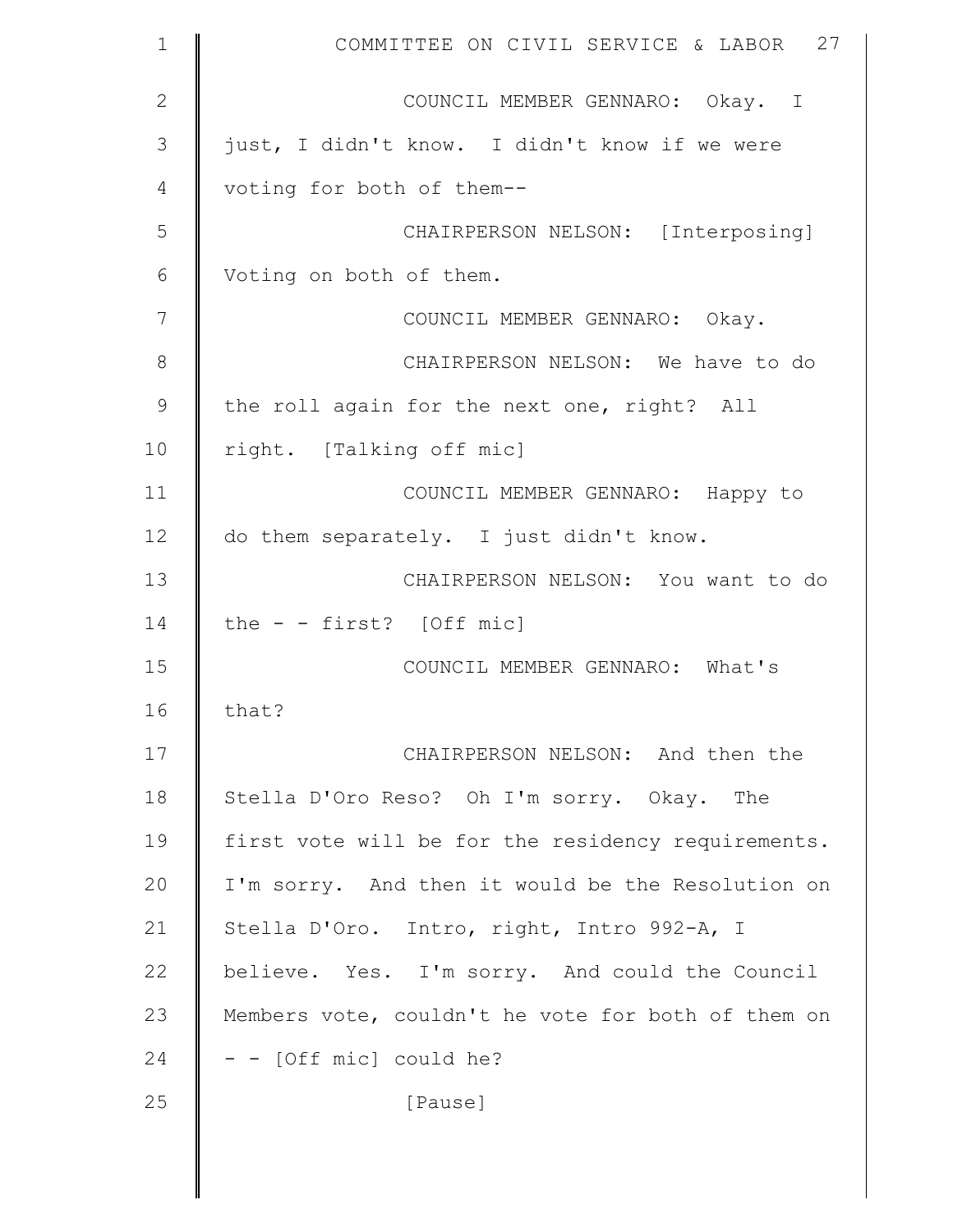| $\mathbf 1$  | COMMITTEE ON CIVIL SERVICE & LABOR 28                        |
|--------------|--------------------------------------------------------------|
| $\mathbf{2}$ | CHAIRPERSON NELSON: -- but you're                            |
| 3            | legally--okay. And we'll come right back to the              |
| 4            | other one so you can do it. Okay. Okay. We'll                |
| 5            | start again for 992-A. Intro. The veto message.              |
| 6            | MR. MARTIN: We accept and file the                           |
| 7            | Mayor' veto message of Introduction 992-A and                |
| $8\,$        | 1466, Council Member Nelson.                                 |
| $\mathsf 9$  | CHAIRPERSON NELSON: Aye.                                     |
| 10           | MR. MARTIN: Gennaro.                                         |
| 11           | COUNCIL MEMBER GENNARO: Yes.                                 |
| 12           | MR. MARTIN: Seabrook.                                        |
| 13           | COUNCIL MEMBER SEABROOK: To                                  |
| 14           | explain my vote?                                             |
| 15           | CHAIRPERSON NELSON: Yes.                                     |
| 16           | COUNCIL MEMBER SEABROOK: Yes I                               |
| 17           | would hope that this override will be done with a            |
| 18           | sense of urgency because for too long we've lived            |
| 19           | with this problem that people who have the monies            |
| 20           | to pay and live where they want to live and work             |
| 21           | in this City should have that opportunity. So I              |
| 22           | would urge an overwhelming yes vote so that we can           |
| 23           | send a message that equality exists in this City             |
| 24           | for all workers who can pay wherever they want to            |
| 25           | live as long as they do an honest day's work.<br>$\mathbf I$ |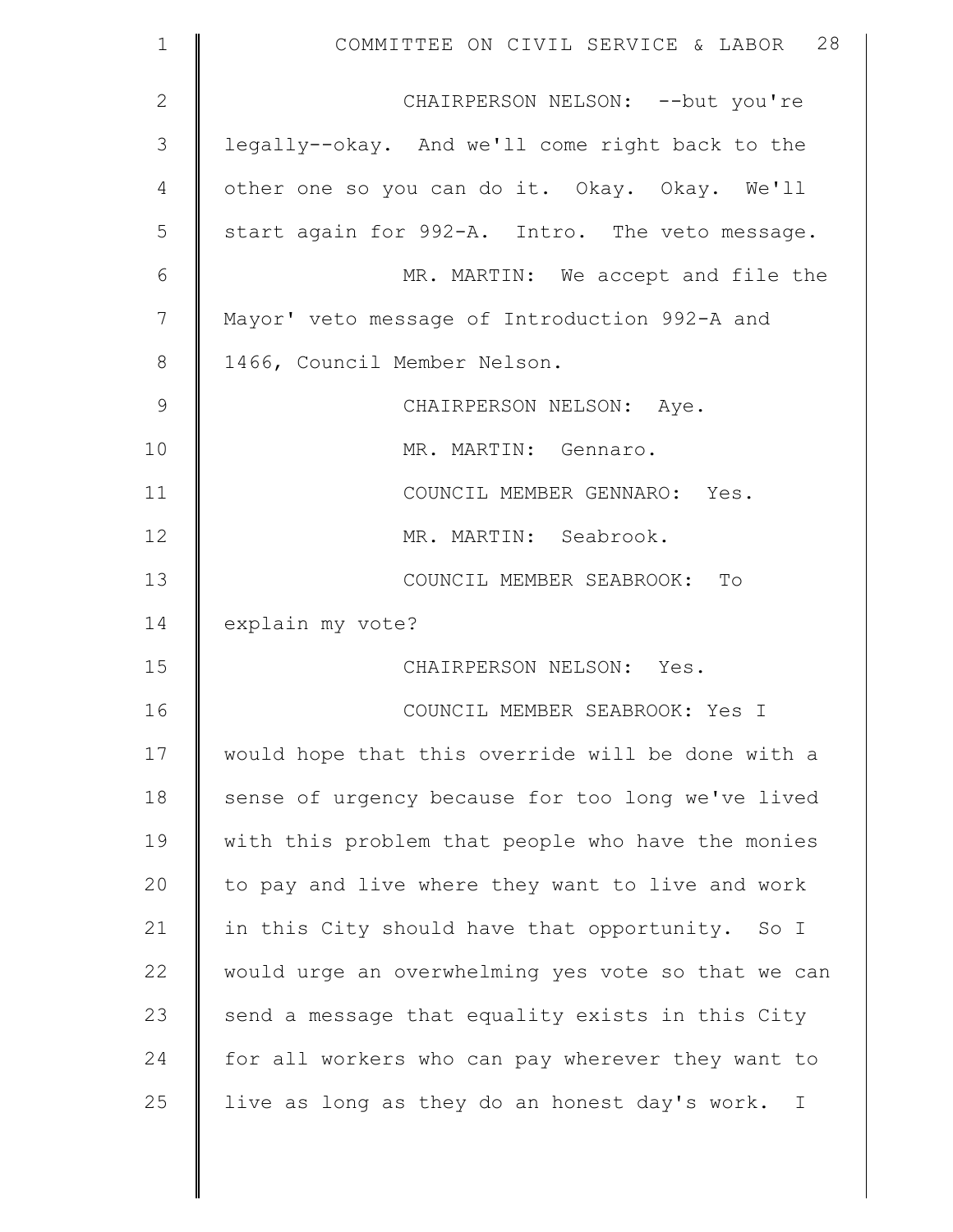| $\mathbf 1$  | 29<br>COMMITTEE ON CIVIL SERVICE & LABOR          |
|--------------|---------------------------------------------------|
| $\mathbf{2}$ | vote aye.                                         |
| 3            | MR. MARTIN: Mark-Viverito.                        |
| 4            | COUNCIL MEMBER MARK-VIVERITO: I                   |
| 5            | vote aye.                                         |
| 6            | [Pause]                                           |
| 7            | MR. MARTIN: By a vote of 4 in the                 |
| 8            | affirmative, 0 in the negative, and no            |
| 9            | abstentions, the Mayor's veto message is accepted |
| 10           | and filed.                                        |
| 11           | CHAIRPERSON NELSON: Now we take a                 |
| 12           | vote on Intro 992-A.                              |
| 13           | MR. MARTIN: Council Member Nelson.                |
| 14           | CHAIRPERSON NELSON: Oh did you                    |
| 15           | call Robert Jackson? Oh wait.                     |
| 16           | [Pause]                                           |
| 17           | COUNCIL MEMBER JACKSON: Thank you                 |
| 18           | Mr. Chair. Good morning everyone. On the issue    |
| 19           | of Intro 992-A which is a residency bill, let me  |
| 20           | just say that this bill in my opinion based on    |
| 21           | everything that I know is a cleanup bill to the   |
| 22           | initial bill that we passed on the residency.     |
| 23           | Obviously is has eliminated an aspect in there so |
| 24           | that it doesn't matter who you are, if you are a  |
| 25           | City employee and you have served two years of    |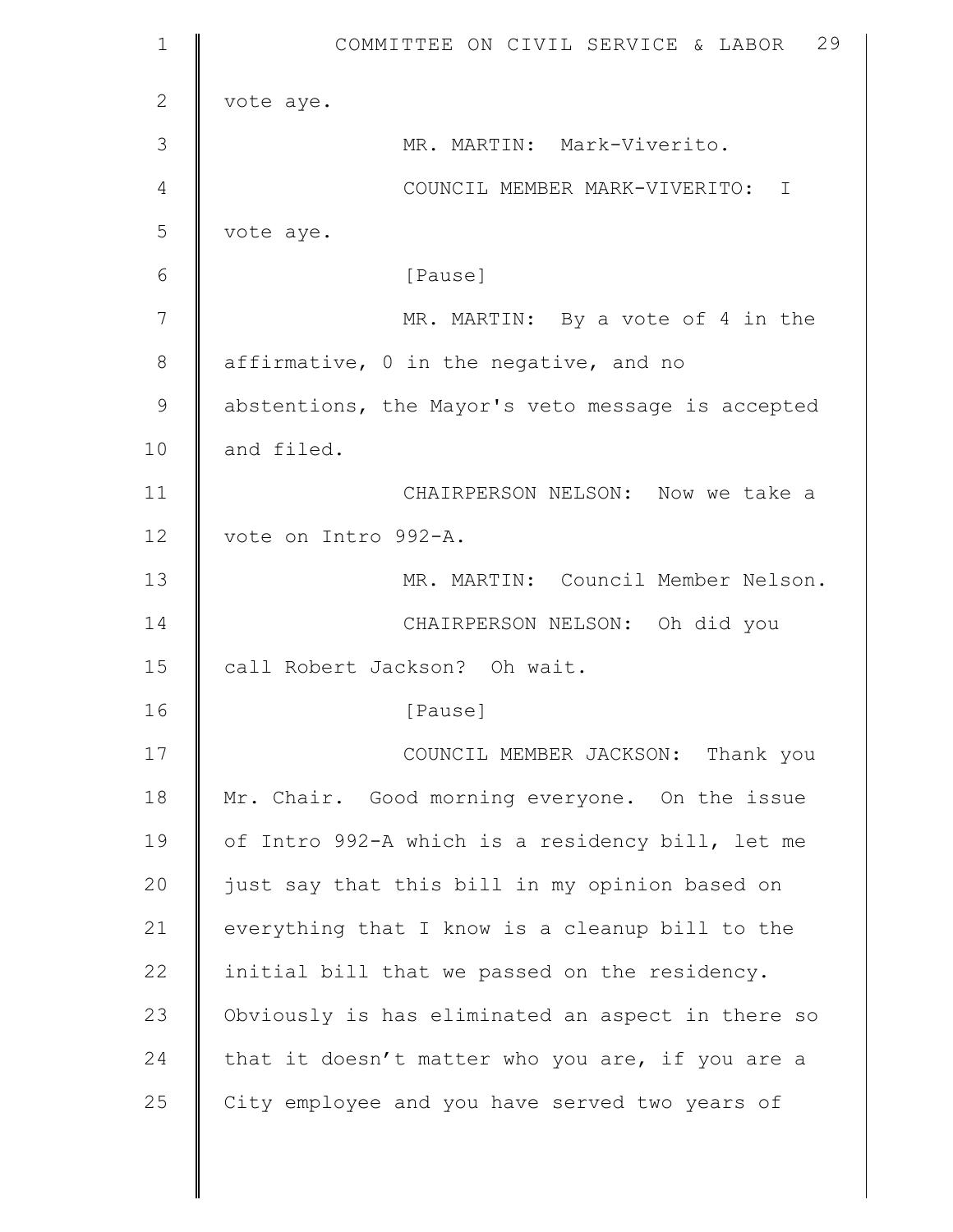| $\mathbf 1$  | 30<br>COMMITTEE ON CIVIL SERVICE & LABOR           |
|--------------|----------------------------------------------------|
| $\mathbf{2}$ | service, of residency rather within the City of    |
| 3            | New York, you have a right to move anywhere within |
| 4            | the six counties that are included in the law,     |
| 5            | Nassau, Suffolk, Westchester, Rockland, Orange and |
| 6            | Putnam County.                                     |
| 7            | And obviously this is a good                       |
| $8\,$        | cleanup bill. And what I don't understand is       |
| $\mathsf 9$  | going back. I don't understand why the Mayor       |
| 10           | vetoed the first bill. And knowing that we         |
| 11           | overrode that veto why would the Mayor be          |
| 12           | insistent on vetoing this bill knowing that it's a |
| 13           | cleanup bill, knowing that the Council was adamant |
| 14           | to correct the situation for a couple of other     |
| 15           | thousand employees that was left out. Knowing      |
| 16           | that we're going to--we passed it in the City      |
| 17           | Council, knowing that we were going to override a  |
| 18           | veto if in fact he vetoed it and which he did.     |
| 19           | So as a member of this City Council                |
| 20           | and as a prime sponsor of the previous             |
| 21           | legislation, I just don't understand the logic and |
| 22           | reasoning of the Mayor to veto this knowing that   |
| 23           | we were going to override the veto. It just        |
| 24           | doesn't make any common sense to me. Maybe, maybe  |
| 25           | common sense doesn't rule in this City. So I say   |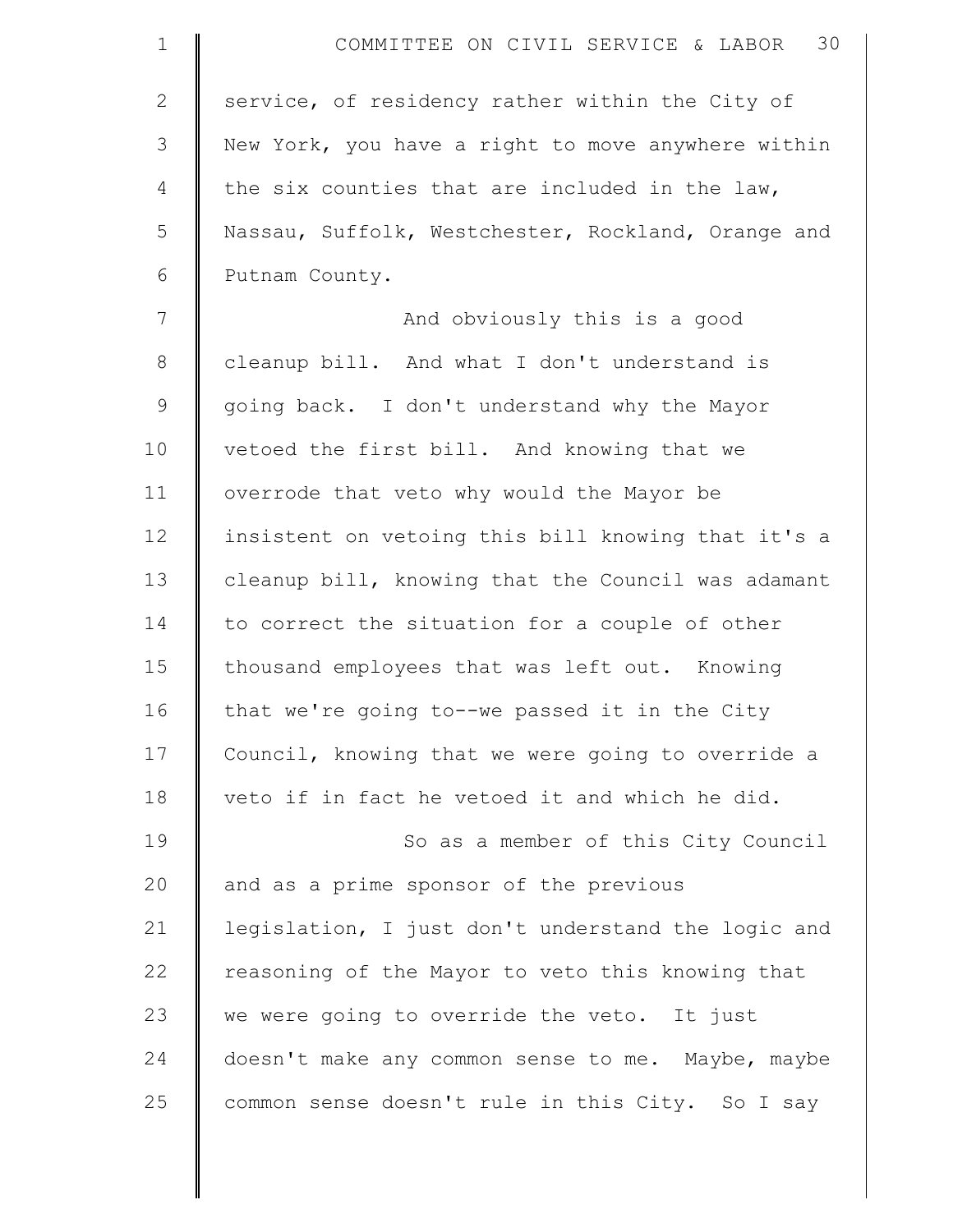| $\mathbf 1$  | COMMITTEE ON CIVIL SERVICE & LABOR 31              |
|--------------|----------------------------------------------------|
| $\mathbf{2}$ | to my colleagues, especially on this Committee,    |
| 3            | and I will speak on it on the floor tomorrow, that |
| 4            | this is an important bill for the people that were |
| 5            | left out.                                          |
| 6            | And if we are about a City of                      |
| 7            | inclusion then you need to include everyone. And   |
| $8\,$        | this bill that includes everyone who becomes a     |
| $\mathsf 9$  | City employee that were in a covered title that    |
| 10           | residency is mandatory, that residency will be     |
| 11           | mandatory for two years of employment and          |
| 12           | subsequently they can move to any one of the six   |
| 13           | counties they so desire. So with that I urge my    |
| 14           | colleagues to vote yes and to override the Mayor's |
| 15           | veto. Thank you.                                   |
| 16           | Thank you<br>CHAIRPERSON NELSON:                   |
| 17           | Council Member Jackson. Now to be crystal clear    |
| 18           | this bill will re-pass the Intro 992-A as well as  |
| 19           | override the Mayoral veto. This is--gets           |
| 20           | sometimes a little convoluted. But if fairness     |
| 21           | plays any role in life and legislation, 992-A      |
| 22           | should pass and it will of course.                 |
| 23           | [Pause]                                            |
| 24           | CHAIRPERSON NELSON: Right. So                      |
| 25           | shall the Committee pass the Intro notwithstanding |
|              |                                                    |

 $\parallel$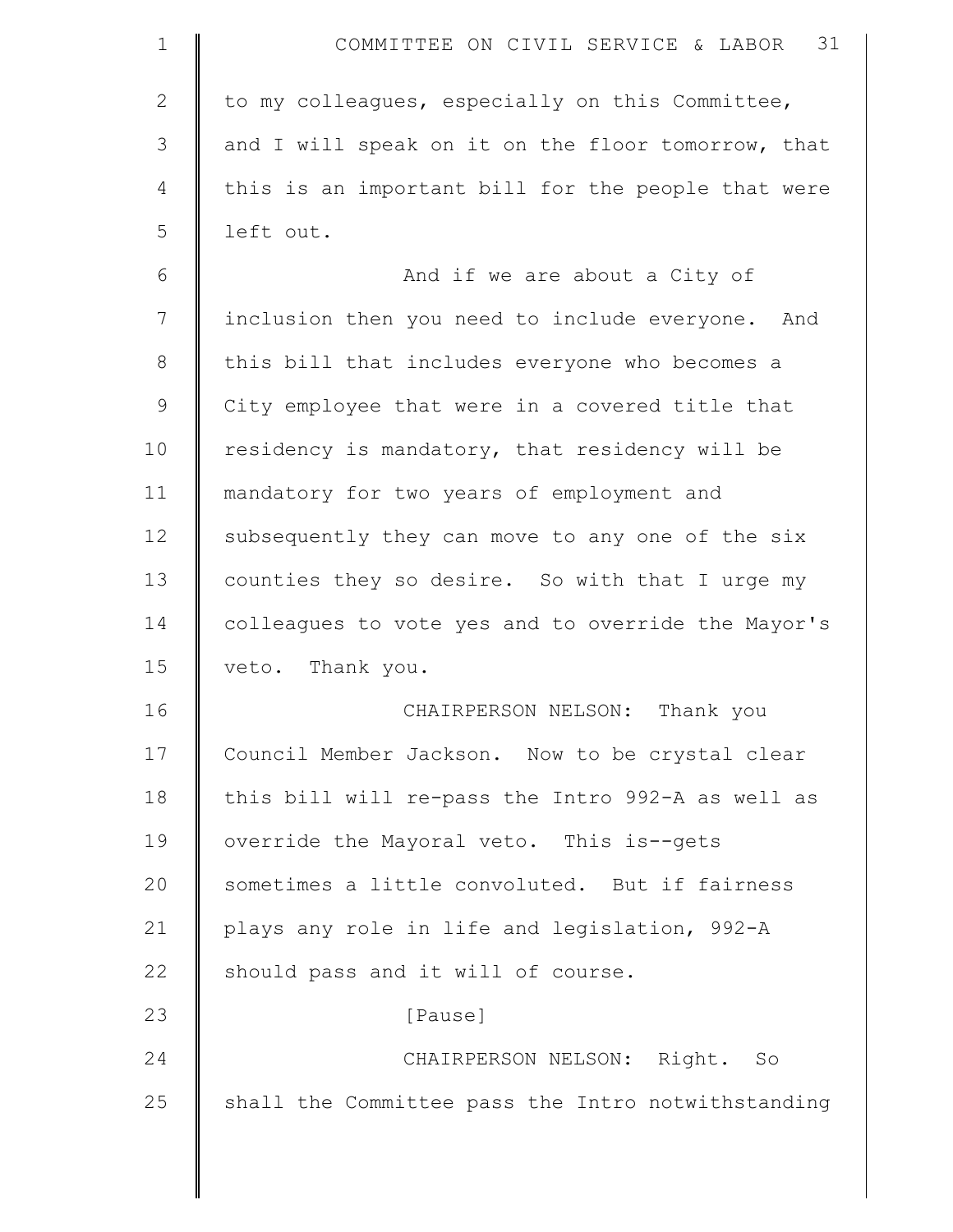| $\mathbf 1$   | COMMITTEE ON CIVIL SERVICE & LABOR 32            |
|---------------|--------------------------------------------------|
| $\mathbf{2}$  | the Mayor's veto? Okay.                          |
| 3             | MR. MARTIN: Council Member Nelson.               |
| 4             | CHAIRPERSON NELSON: Aye.                         |
| 5             | MR. MARTIN: Gennaro.                             |
| 6             | COUNCIL MEMBER GENNARO: I vote                   |
| 7             | yes.                                             |
| 8             | MR. MARTIN: Mark-Viverito.                       |
| $\mathcal{G}$ | COUNCIL MEMBER MARK-VIVERITO:<br>$\mathbf I$     |
| 10            | vote aye.                                        |
| 11            | [Pause]                                          |
| 12            | CHAIRPERSON NELSON: Council Member               |
| 13            | Seabrook has a vote going on at the same time in |
| 14            | two different rooms. So thank you for bearing    |
| 15            | with us.                                         |
| 16            | MR. MARTIN: Council Member                       |
| 17            | Seabrook.                                        |
| 18            | COUNCIL MEMBER SEABROOK: I vote                  |
| 19            | aye.                                             |
| 20            | CHAIRPERSON NELSON: Now we will                  |
| 21            | vote to adopt the Preconsidered Resolution.      |
| 22            | MR. MARTIN: Council Member Nelson.               |
| 23            | CHAIRPERSON NELSON: Aye.                         |
| 24            | MR. MARTIN: Gennaro.                             |
| 25            | COUNCIL MEMBER GENNARO: I proudly                |
|               |                                                  |

║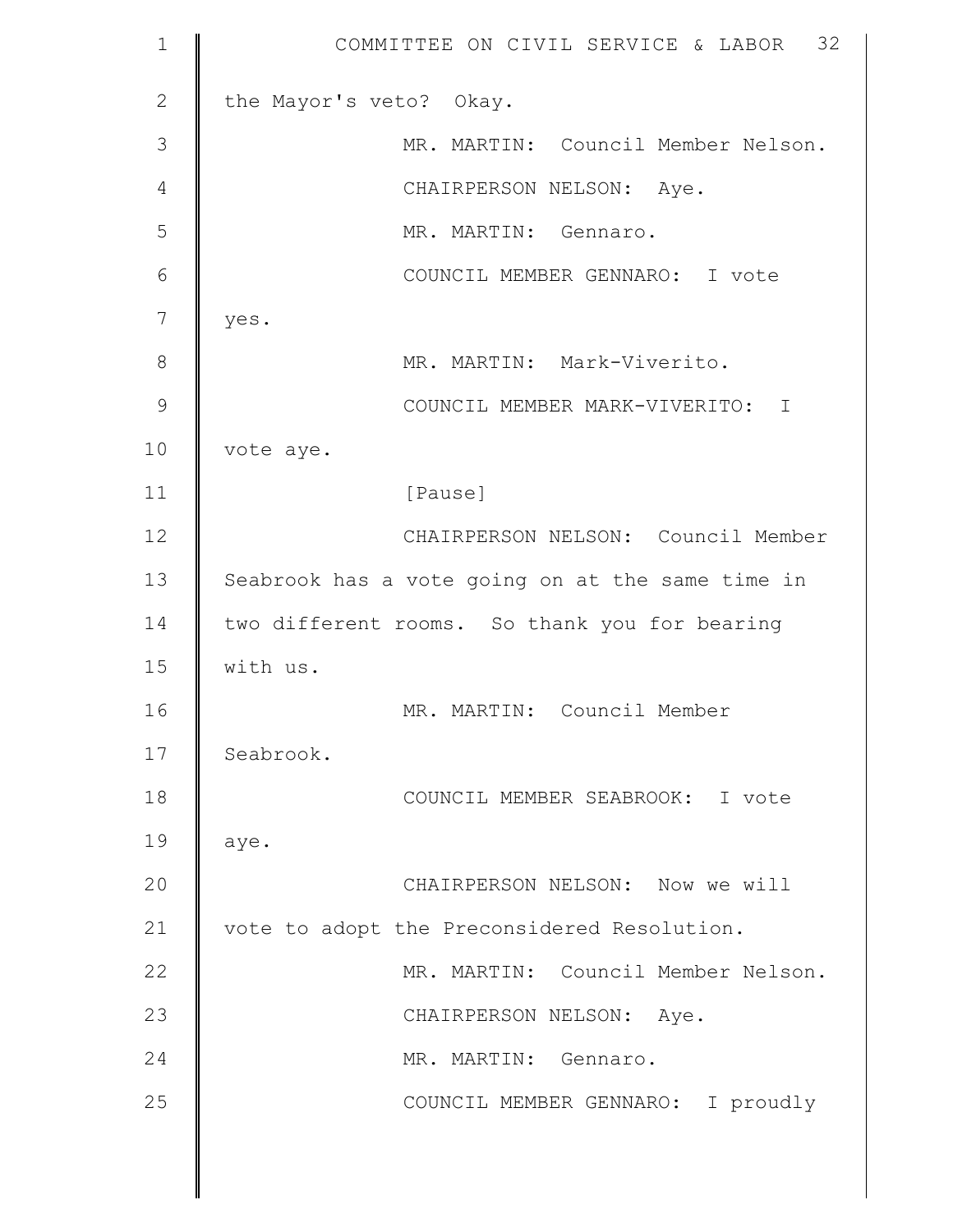| $\mathbf 1$  | 33<br>COMMITTEE ON CIVIL SERVICE & LABOR          |
|--------------|---------------------------------------------------|
| $\mathbf{2}$ | vote yes.                                         |
| 3            | MR. MARTIN: Seabrook.                             |
| 4            | COUNCIL MEMBER SEABROOK:                          |
| 5            | Enthusiastically, yes.                            |
| 6            | MR. MARTIN: Mark-Viverito.                        |
| 7            | COUNCIL MEMBER MARK-VIVERITO: I                   |
| $8\,$        | vote aye.                                         |
| 9            | MR. MARTIN: By a vote of 4 in the                 |
| 10           | affirmative, 0 in the negative, and no            |
| 11           | abstentions, all items have been adopted. Council |
| 12           | Members, please sign the Committee report.        |
| 13           | CHAIRPERSON NELSON: So we have to                 |
| 14           | be very careful that everything is done legally.  |
| 15           | Otherwise we'd have to come back here and do it   |
| 16           | right the second time. Oh sure. Thank you very    |
| 17           | much Council Member for being here. Any other     |
| 18           | business? Okay. Having no other business before   |
| 19           | us, the Committee on Civil Service and Labor is   |
| 20           | convened. Thank you very much for being here.     |
| 21           | [Gavel banging]                                   |
| 22           | CHAIRPERSON NELSON: Thank you Sir.                |
| 23           | [Off mic unrelated conversation]                  |
| 24           | [END 1002]                                        |
|              |                                                   |